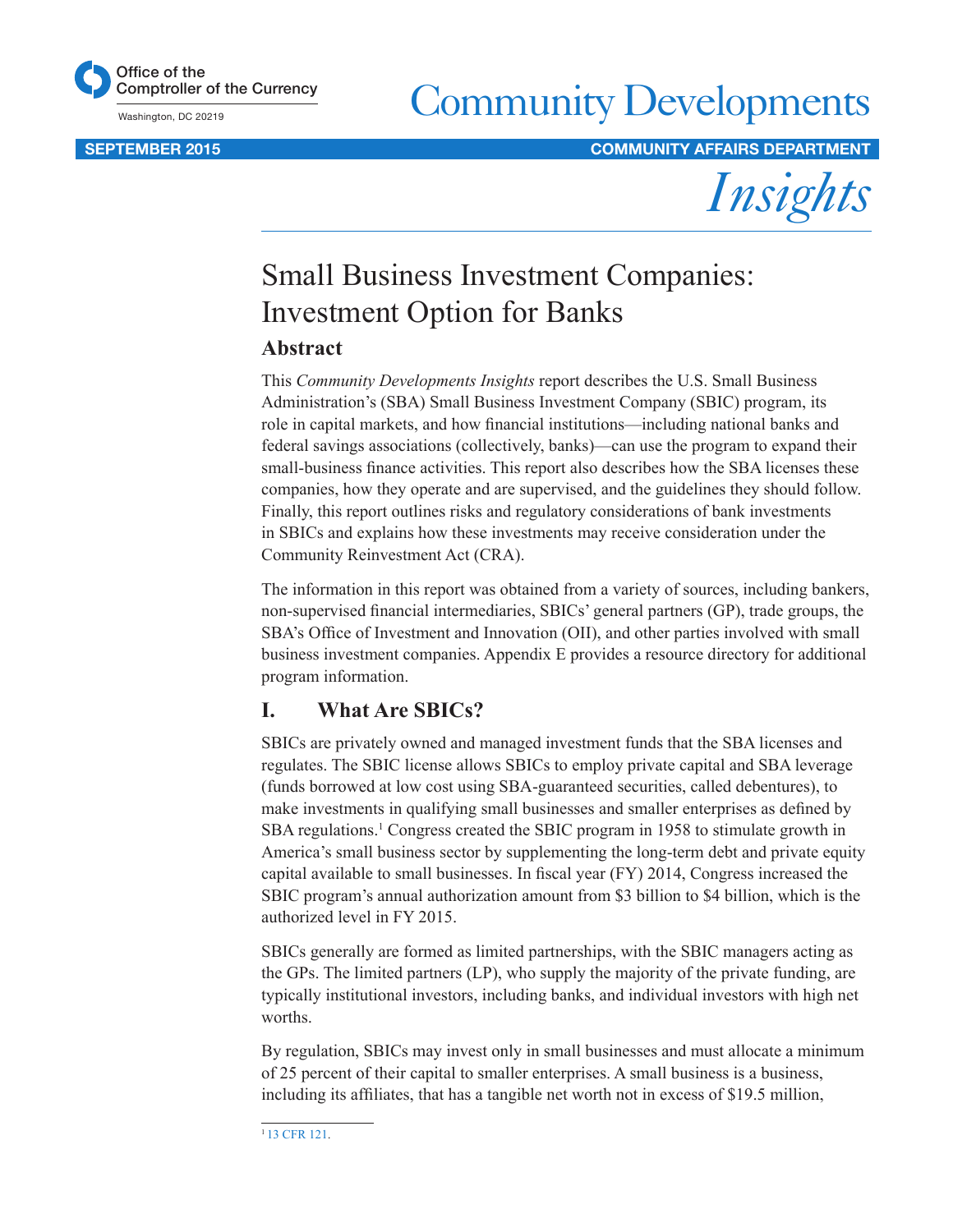and average net income after federal income taxes (excluding any carry-over losses) for the preceding two completed fiscal years not in excess of \$6.5 million.<sup>2</sup> A business may also be deemed "small" using the SBA's North American Industry Classification System (NAICS) codes.<sup>3</sup> A smaller enterprise is a small business that  $(1)$  together with its affiliates, and by itself, meets the NAICS size standard at the time of financing; or (2) together with its affiliates has a net worth of not more than \$6 million and average net income after federal income taxes (excluding any carry-over losses) for the preceding two years no greater than \$2 million.<sup>4</sup>

Typically, SBICs invest in small businesses with \$10 million to \$50 million in annual revenues, but still fulfill the regulatory small business size requirements. On average, SBICs invest between \$1 million and \$10 million in each small business in its portfolio, although some SBICs go outside this range.

There are other regulatory limitations on SBICs besides small business size. For example, an SBIC may not invest an amount greater than 10 percent of its total capital (private and SBA leverage), and 30 percent of its private capital, in any single portfolio company. The SBIC may not invest in businesses with more than 49 percent of their employees located outside the United States, or in industry sectors deemed contrary to the public interest. SBICs are also prohibited from investing in project finance, real estate, or financial intermediaries. Finally, SBICs may not control small businesses for longer than seven years without first obtaining approval from the SBA.5

The SBA's SBIC license covers three types of SBICs: standard, Early Stage, and Impact. The application process and leverage guidelines vary depending on the type of SBIC. Generally, and regardless of the type of SBIC, SBICs can be either leveraged (their private capital is supplemented with SBA-guaranteed debentures), or non-leveraged (use private capital alone), including bank-owned SBICs. Leveraged SBICs make up the majority of SBICs and are the focus of this report.<sup>6</sup> Although a few banks own non-leveraged SBICs (usually as wholly owned subsidiaries), most bank investments in SBICs are in leveraged SBICs where the bank is one of several LPs. Non-leveraged SBICs make up approximately 15 percent of active SBICs. Section III.F of this report provides more discussion of non-leveraged SBICs.

As of March 31, 2015, there were 296 licensed SBICs using combined private capital and SBA leverage of approximately \$24 billion. In FY 2014, 30 new SBICs were licensed that represented more than \$1.3 billion in private capital. Further, in the same FY, SBICs provided nearly \$5.5 billion in financing to 1,085 small businesses, which either created or sustained an estimated 113,022 jobs.<sup>7</sup>

Financial institutions that invest in SBICs vary by size and charter and are dispersed geographically. They include large banks and community banks. As figure 1 shows, from FY 2010–2014, 44 percent of SBIC financings were made in the New England, Middle Atlantic, and South Atlantic regions, as defined by the SBA.

6 Throughout this report, the terms "leveraged SBIC" and "debenture SBIC" are used interchangeably.

7 The SBA's "[Small Business Investment Company \(SBIC\) Program Overview,"](https://www.sba.gov/sites/default/files/files/WebSBICProgramOverview_March2015.pdf) Quarterly Reports, March 31, 2015.

<sup>&</sup>lt;sup>2</sup> [13 CFR 121.301\(c\).](http://www.gpo.gov/fdsys/pkg/CFR-2011-title13-vol1/pdf/CFR-2011-title13-vol1-sec121-301.pdf) The size standards have been adjusted for inflation in 2014, according to the interim final rule in 79 Fed. Reg. 113 (June 12, 2014).

<sup>3</sup> [13 CFR 121.201](http://www.gpo.gov/fdsys/granule/CFR-2011-title13-vol1/CFR-2011-title13-vol1-sec121-201).

<sup>4</sup> [13 CFR 107.710](http://www.gpo.gov/fdsys/pkg/CFR-2015-title13-vol1/pdf/CFR-2015-title13-vol1-sec107-710.pdf).

<sup>&</sup>lt;sup>5</sup> See [13 CFR 107.50](http://www.gpo.gov/fdsys/pkg/CFR-2015-title13-vol1/pdf/CFR-2015-title13-vol1-sec107-50.pdf) for the definition of control. For a summary of what SBICs may or may not do under SBA regulations, see the SBA's "SBIC Investment Requirements" in the [SBIC program overview](http://www.sba.gov/content/sbic-program-overview).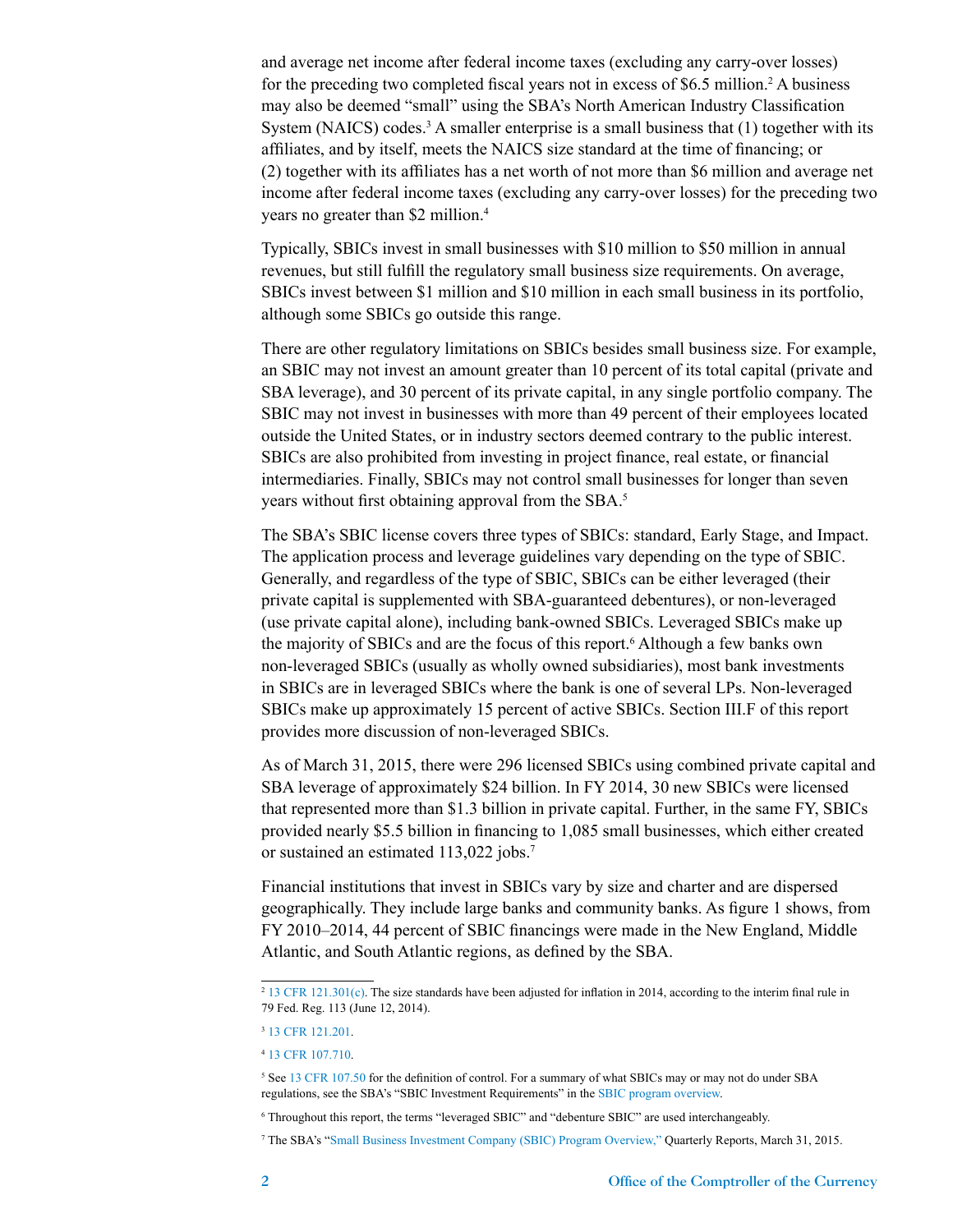Figure 1: Distribution of SBIC Financing Dollars by Region, FY 2010–2014



Source: [OII, SBA](https://www.sba.gov/sites/default/files/articles/SBIC_Program_-_Standard_One-Pager.pdf).

The SBIC investment portfolio covers all sectors of the economy. Accounting for 56 percent are manufacturing; professional, scientific, and technical services; and information industries. Figure 2 illustrates the distribution of SBIC financing by industry.



#### Figure 2: Distribution of SBIC Financing Dollars by Industry, FY 2010–2014

Source: [OII, SBA](https://www.sba.gov/sites/default/files/articles/SBIC_Program_-_Standard_One-Pager.pdf).

Note: Distribution percentages do not add to 100 percent because of rounding.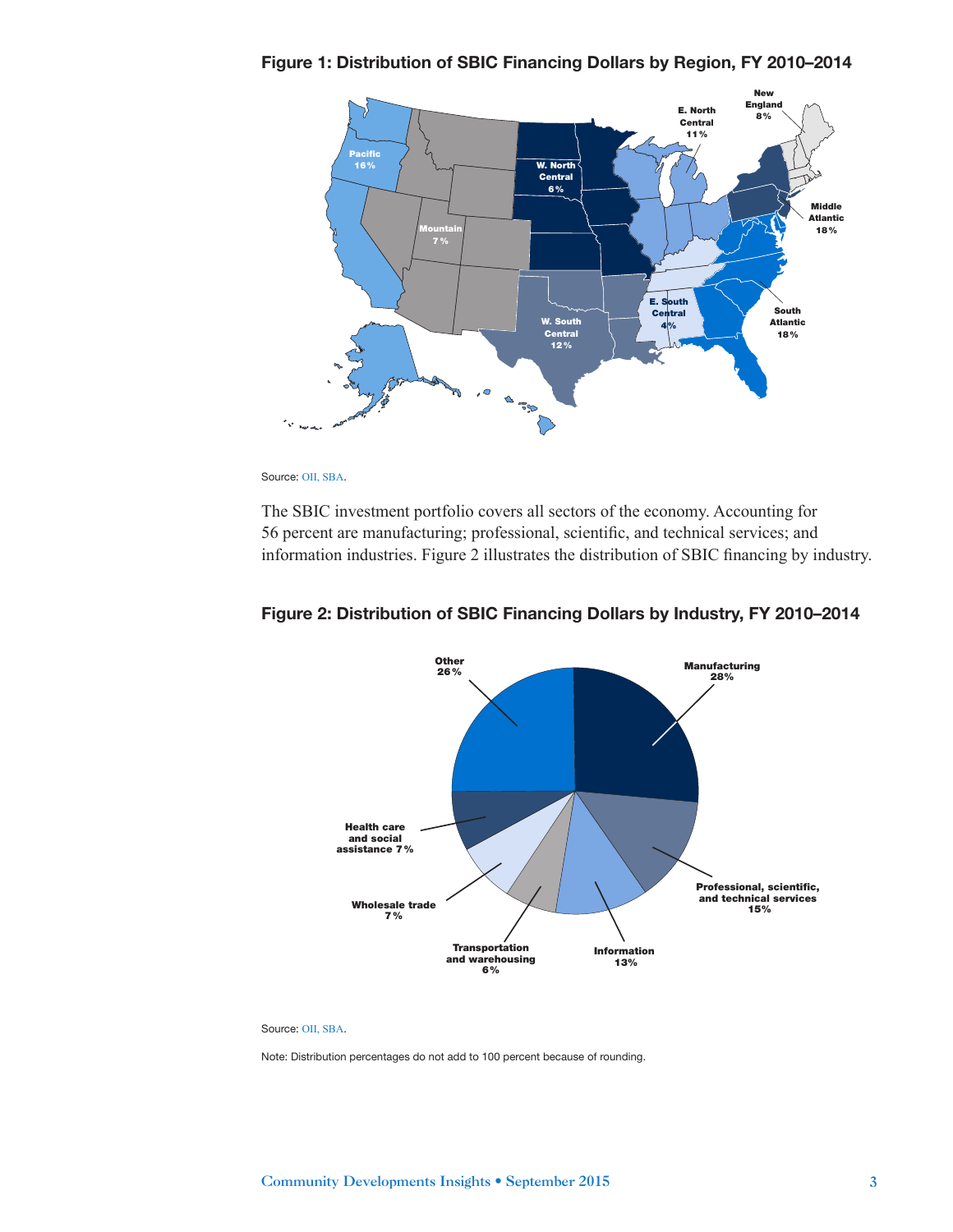In 2011, the SBIC program launched two new initiatives to encourage further investments in the nation's small businesses. The first, the Early Stage SBIC Initiative, committed \$1 billion over FY 2011–2016 to help finance early-stage small businesses facing difficult challenges accessing capital, particularly those without the necessary assets or cash flow needed to secure traditional bank funding. Early Stage SBICs must invest at least 50 percent of their investment dollars in early-stage small businesses. For the purposes of this initiative, an early-stage business is one that has never achieved positive cash flow from operations in any fiscal year.<sup>8</sup>

The second initiative, called the Impact Investment Fund, initially made the same fiveyear, \$1 billion commitment, but the SBA announced in 2014 that it would continue allocating approximately \$200 million a year to Impact SBICs beyond 2016. Impact SBICs commit to invest at least 50 percent of their investment dollars into SBA-Identified or Fund-Identified "impact investments." SBA-Identified impact investments can be place-based, such as investments in rural businesses, or sector-based, such as energysaving qualified investments. Impact SBICs may identify their own impact investments, but to do so they must obtain SBA approval, declare their intention to pursue this strategy, and measure results. The SBA encourages, but does not require, these SBICs to make Fund-Identified impact investments in sectors of national priority, such as clean energy, education, or advanced manufacturing.<sup>9</sup>

Both the Early Stage SBICs and the Impact SBICs provide additional investment opportunities for banks.

## **II. Why Are SBICs of Interest to Banks?**

Investments in SBICs allow banks to earn competitive returns and potentially receive CRA consideration while helping the banks attract, serve, and retain small business customers. Banks can collaborate with SBICs to provide long-term financing to small businesses that might not otherwise obtain the financing they need from traditional sources. In general, banks may be interested in investing in SBICs for a number of reasons.

**Investment performance.** When investing in SBICs, banks' primary consideration is to earn a competitive return on invested capital. As with other investment choices, an SBIC has to make the case to its potential investors that its business model is sound. Because debenture SBICs can supplement their own private capital with SBA leverage in amounts of up to three times their private capital, their cost of capital is often lower than might be the case had they depended entirely on private equity capital.<sup>10</sup> Section V of this report provides information about the historic returns of debenture SBICs compared with similar investment funds.

**CRA consideration.** Bank investments in SBICs meet the definition of qualified investments under the CRA.11 Large banks and intermediate small banks receive CRA consideration under the "investment test" or "community development test," respectively,

<sup>8</sup> For more information, see the [Early Stage Initiative page](http://www.sba.gov/category/lender-navigation/sba-loan-programs/sbic-program/general-information/early-stage-sbic-initi) on the SBA's Web site.

<sup>9</sup> For more information, see the [Impact Investment Fund page](http://www.sba.gov/category/lender-navigation/sba-loan-programs/sbic-program/general-information/impact-investment-sbic) on the SBA's Web site.

<sup>10</sup> Typically, SBA leverage is provided at twice the amount of private capital. It can go up to three times the amount of capital, however, if the SBIC fund meets certain requirements. These requirements can be found in [13 CFR 107.1150](http://www.gpo.gov/fdsys/granule/CFR-2009-title13-vol1/CFR-2009-title13-vol1-sec107-1150).

 $11$  75 Fed. Reg. 47 (March 11, 2010),  $.12(t)$ -4, p.11652.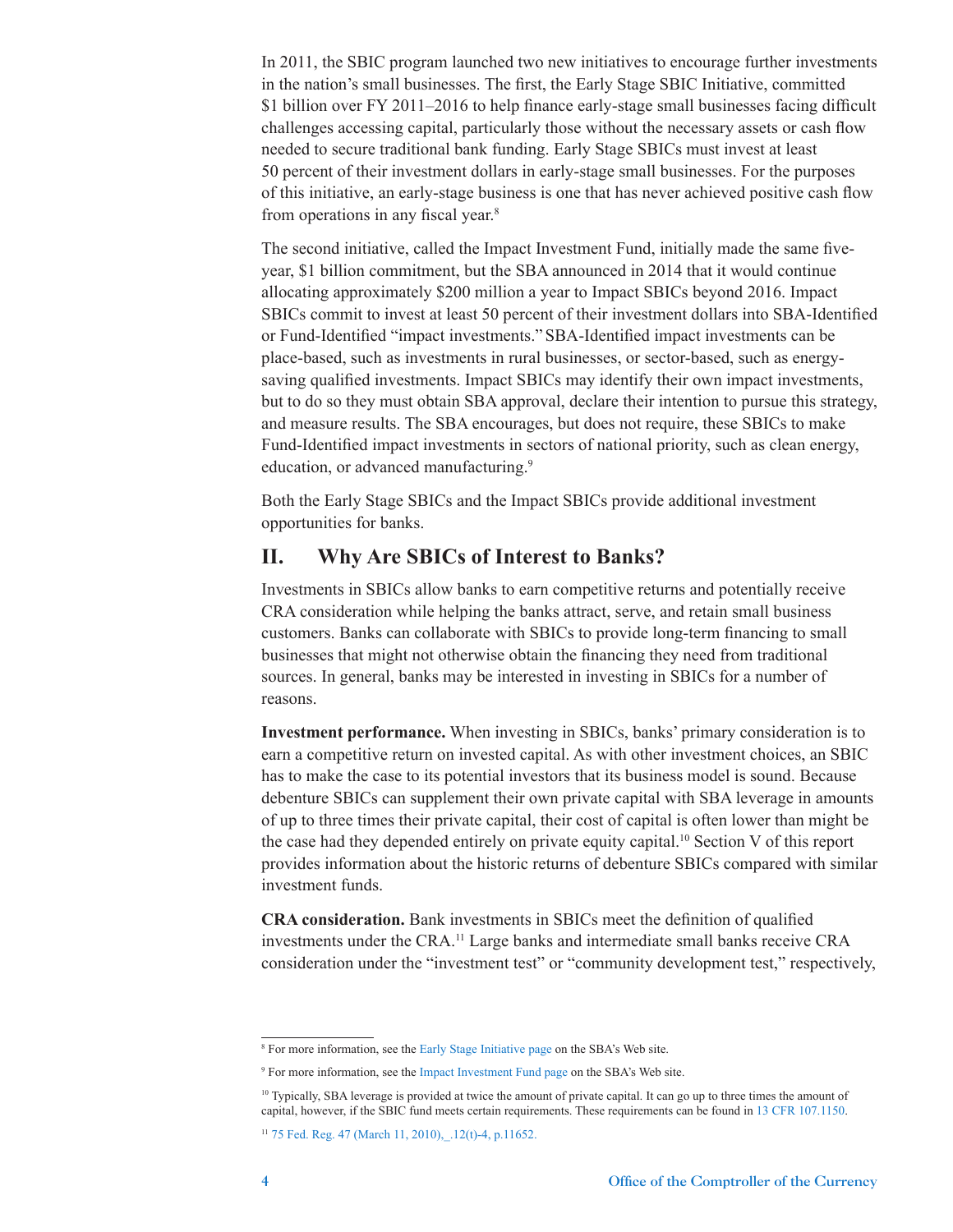for investments in SBICs when they benefit the bank's assessment area or a broader statewide or regional area that includes the bank's assessment area or areas.<sup>12</sup>

To enhance a satisfactory rating, banks evaluated as small institutions under the CRA can request that examiners review their performance in making qualified investments, such as investments in SBICs.13

Federal banking regulators revised the "Community Reinvestment Act; Questions and Answers Regarding Community Reinvestment; Notice" in November 2013 and clarified language related to (1) activities in the broader statewide or regional area that include, but do not benefit, the institution's assessment area or areas; (2) the meaning of a "regional area"; and  $(3)$  qualified investments in nationwide funds.<sup>14</sup>

**Small business development opportunities.** When investing in SBICs as LPs, many banks build financial relationships with the companies that comprise the SBIC's investment portfolio. For example, SBICs often refer their portfolio firms that need commercial banking services to the banks that have invested in the SBICs as LPs. Similarly, banks may refer their small-business customers that do not meet the banks' underwriting guidelines to the SBICs in which the banks have invested. By doing so, banks can maintain their commercial banking relationships with small-business customers.

**Volcker Rule exemption.** The Dodd–Frank Wall Street Reform and Consumer Protection Act contains a provision, the Volcker Rule,<sup>15</sup> which prohibits banks from ownership of hedge or private equity funds. The rule states that, subject to certain exceptions, "a banking entity may not, as principal, directly or indirectly, acquire or retain any ownership interest in or sponsor a covered fund."16 The final rule, however, excludes SBICs from the definition of a covered fund and does not restrict banks from investing in or sponsoring SBICs.17

## **III. How Do SBICs Work?**

Like other private investment funds, SBICs make investments with the goal of achieving favorable rates of return for their investors. The difference lies in the nature of the investments the SBICs make and the role the government plays in providing leverage. The SBIC program currently employs a so-called "debenture" model, where SBICs use their own capital plus funds borrowed through the issuance of debentures with an SBA guarantee to make equity and debt investments in qualifying small businesses.18 An SBIC that successfully invests its funds in portfolio companies can achieve enhanced rates of return using SBA-guaranteed debentures.

<sup>16</sup> [12 CFR 44.10\(a\)\(1\).](http://www.gpo.gov/fdsys/pkg/CFR-2015-title12-vol1/pdf/CFR-2015-title12-vol1-sec44-10.pdf)

<sup>17</sup> [12 CFR 44.10\(c\)\(11\).](http://www.gpo.gov/fdsys/pkg/CFR-2015-title12-vol1/pdf/CFR-2015-title12-vol1-sec44-10.pdf)

<sup>&</sup>lt;sup>12</sup> [12 CFR 25.23](http://www.gpo.gov/fdsys/pkg/CFR-2015-title12-vol1/pdf/CFR-2015-title12-vol1-sec25-23.pdf) and [12 CFR 25.26\(c\).](http://www.gpo.gov/fdsys/pkg/CFR-2015-title12-vol1/pdf/CFR-2015-title12-vol1-sec25-26.pdf)

<sup>13</sup> [75 Fed. Reg. 47 \(March 11, 2010\),\\_.26\(d\)-1, p.11663.](http://www.occ.gov/news-issuances/federal-register/75fr11642.pdf)

<sup>14</sup> [78 Fed. Reg. 224 \(November 20, 2013\), \\_.12\(h\)-6 and \\_.12\(h\)-7, p.69678 and \\_.23\(a\)-2, pp.69679-80.](http://www.gpo.gov/fdsys/pkg/FR-2013-11-20/pdf/2013-27738.pdf)

<sup>&</sup>lt;sup>15</sup> The Dodd–Frank Wall Street Reform and Consumer Protection Act (Public Law 111–203, H.R. 4173; commonly referred to as Dodd–Frank) was signed into federal law on July 21, 2010. Title VI of Dodd–Frank, or the Bank and Savings Association Holding Company and Depository Institution Regulatory Improvements Act of 2010, introduced the so-called "Volcker Rule" amending the Bank Holding Company Act of 1956. The final regulations were published in the Federal Register on January 31, 2014, and became effective on April 1, 2014.

<sup>18</sup> Before 2004, SBICs could obtain SBA leverage in one of two ways: preferred limited partnership interests, called participating securities, or interest-only loans, called debentures. The SBA participating securities program was terminated in 2004.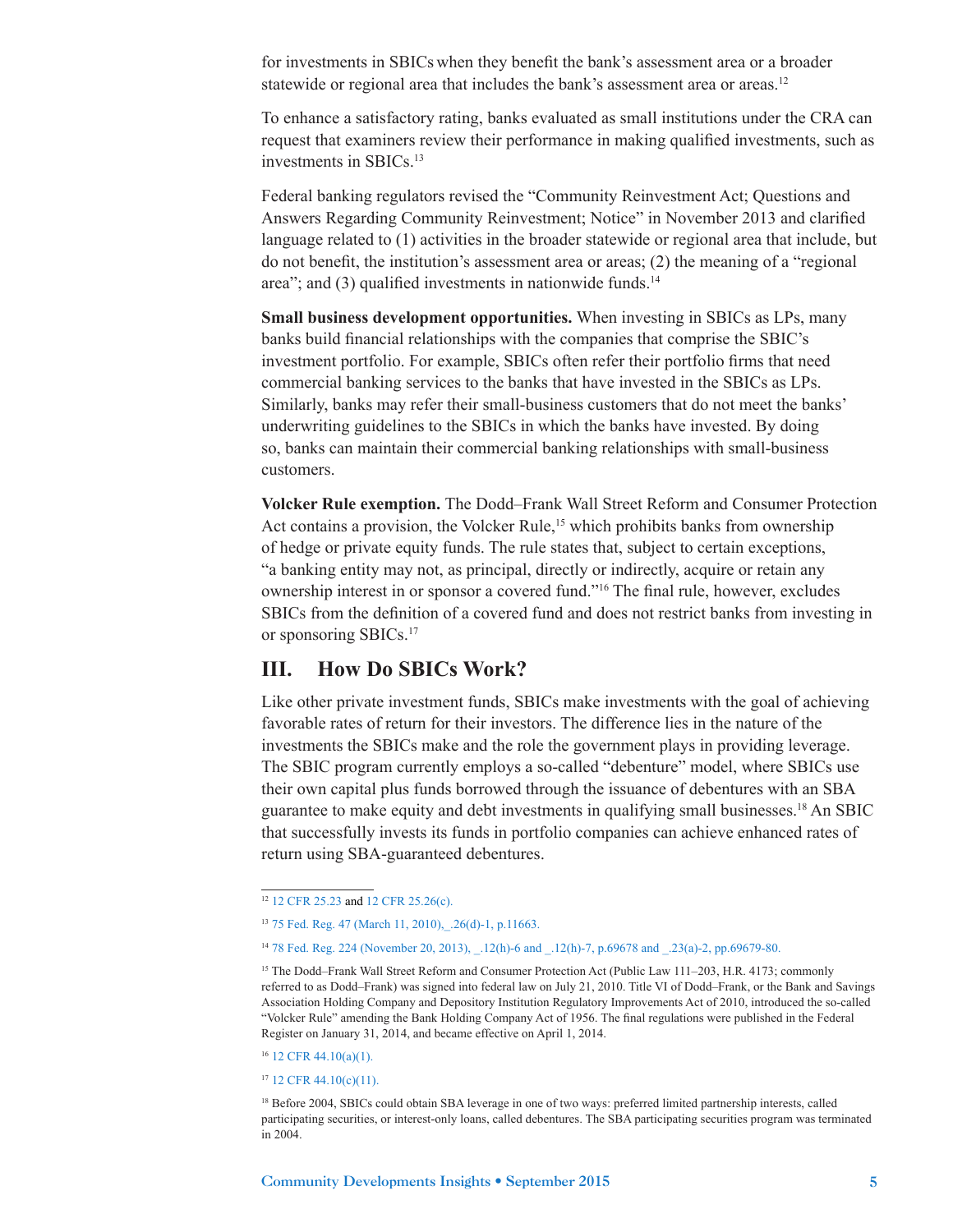## **III.A. SBIC Leverage and Cost of Capital**

Applicants to the SBIC program raise capital for a specific investment fund, which then sets its own strategy by making debt or equity investments in small businesses.<sup>19</sup> SBIC managers are required by statute to raise a minimum of \$5 million of private capital to establish an SBIC.20 In practice, however, most SBICs raise significantly more. Debenture SBICs in FY 2014, for example, raised an average of \$47.7 million in private capital.<sup>21</sup>

The primary difference between a leveraged SBIC and non-leveraged SBIC is the former's access to low-cost funding through the SBA's guarantees of debentures.<sup>22</sup> Issued by the SBICs, debentures are non-amortizing 10-year debt securities with interest payments made on a semiannual basis. The interest rate of the debenture is fixed within six months of issuance at a premium over the 10-year U.S. Treasury note. Debentures mature and are payable in full by the end of the 10-year term. The SBIC debentures are pooled by the SBA twice a year (in March and September), securitized, and sold to the public in the form of trust certificates. These certificates are fractional undivided interests in the pool of debentures and are backed by SBA guarantees.<sup>23</sup> Figure 3 illustrates the debenture trust certificate's coupon rate over the last 14 years as compared with the yield on the 10-year Treasury note. As of March 31, 2015, the trust certificate's rate was 2.52 percent.

![](_page_5_Figure_3.jpeg)

![](_page_5_Figure_4.jpeg)

Source: [OII, SBA](https://www.sba.gov/content/trust-certificate-rates-sbic-participating-security-pools).

<sup>19</sup> Out of \$5,464.6 million in SBIC financing to small businesses reported on the SBA's December 31, 2014, quarterly [report](https://www.sba.gov/sites/default/files/articles/WebSBICProgramOverview_December2014_0.pdf) titled "Small Business Investment Company (SBIC) Program Overview," debt-only funds represented 64 percent, debt-with-equity funds represented 19 percent, and equity-only funds represented 17 percent.

<sup>20</sup> [13 CFR 107.210](http://www.gpo.gov/fdsys/pkg/CFR-2015-title13-vol1/pdf/CFR-2015-title13-vol1-sec107-210.pdf).

<sup>21</sup> The SBA's "[Small Business Investment Company \(SBIC\) Program Overview,"](http://www.sba.gov/content/quarterly-sbic-program-statistics-0) Quarterly Reports, December 31, 2014.

 $22$  Once a debenture SBIC is licensed and operating, it makes investments using a combination of its private capital and SBA leverage. The SBA leverage is typically drawn in installments over a five-year period. For each installment, the SBIC issues a debenture.

<sup>23</sup> The certificates typically are issued in multiples of \$5,000 with minimum original principal amounts of \$100,000. The denomination signifies a holder's pro rata share of the aggregate principal amount of the debentures on the pooling date.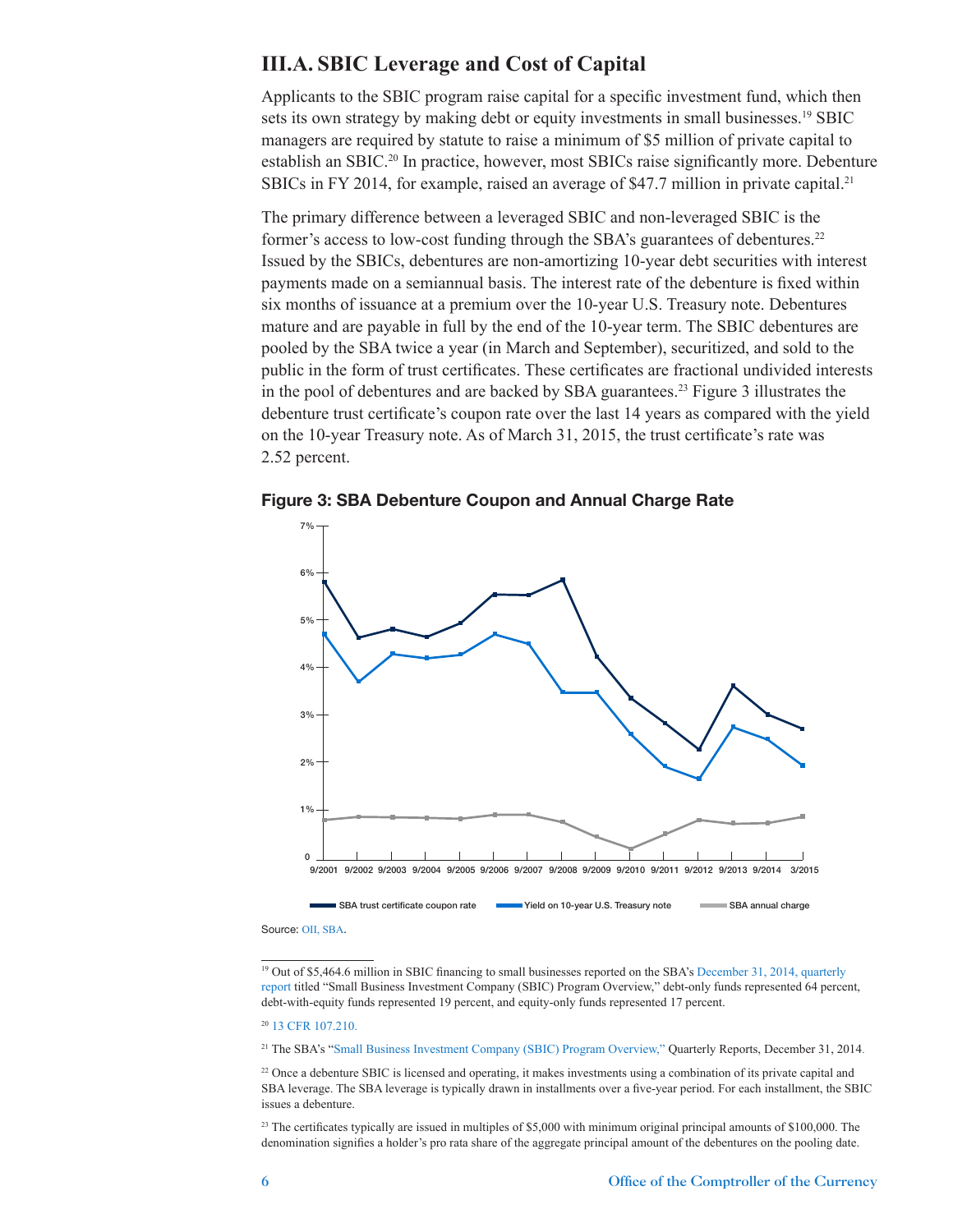# **III.B. SBIC Licenses and Licensing Process**

The process of obtaining an SBIC license from the SBA is rigorous. An applicant must (1) undergo an initial review, (2) raise capital, and (3) go through a final licensing review that includes due diligence, legal review, and background checks. As part of the initial review, and to determine whether the management team has the necessary qualifications to manage an SBIC, the SBA requires the applicant to complete an extensive management assessment questionnaire (MAQ). The applicant's answers to the MAQ provide important information about the proposed fund, its investing strategy, its operations, its decisionmaking process and oversight, and its legal provisions.<sup>24</sup>

Once the SBA has preliminarily approved the SBIC applicant, it provides a "green light" letter that authorizes the applicant to file a final application for an SBIC license that includes evidence of its private capital commitments and copies of its executed legal documents. The applicant must secure private capital commitments of at least \$5 million before its license is approved. The average number of months to process a license by the SBA in FY 2014 was 7.4 months.<sup>25</sup> The process is illustrated in figure 4.

#### Figure 4: SBIC Licensing Process

![](_page_6_Figure_4.jpeg)

Source: [OII, SBA](https://www.sba.gov/category/lender-navigation/sba-loan-programs/sbic-program/sbic-applicants).

## **III.C. SBIC Operations and Oversight**

Once an SBIC is licensed, it must meet the SBA's reporting requirements, which include quarterly and annual financial reports.<sup>26</sup> SBICs receiving SBA leverage must have an annual independent audit conducted by a certified public accountant. The SBA's Office of Examinations regularly examines SBICs' financial health and regulatory compliance; leveraged SBICs are examined annually, while non-leveraged SBICs are examined every two years. The SBA monitors the performance of SBICs through key metrics, including portfolio company performance, portfolio values relative to leverage, and capital impairment percentage (CIP). A more detailed discussion of how LPs can monitor SBIC performance is provided in section IV of this report.

<sup>&</sup>lt;sup>24</sup> The MAQ and license application forms can be downloaded from the [SBA's Web site](https://www.sba.gov/content/application-forms).

<sup>25</sup> The SBA's "[Small Business Investment Company \(SBIC\) Program Overview,"](http://www.sba.gov/content/quarterly-sbic-program-statistics-0) Quarterly Reports, December 31, 2014, page 3.

<sup>26</sup> See SBA's [Standard Operating Procedures 1006](https://www.sba.gov/sites/default/files/sops/serv_tools_sops_1006.pdf). For example, these reports include Form 468 (Annual Financial Report), Form 1031 (Portfolio Financing Report), and the Capital Impairment Percentage Worksheet. See appendixes A and B for more information.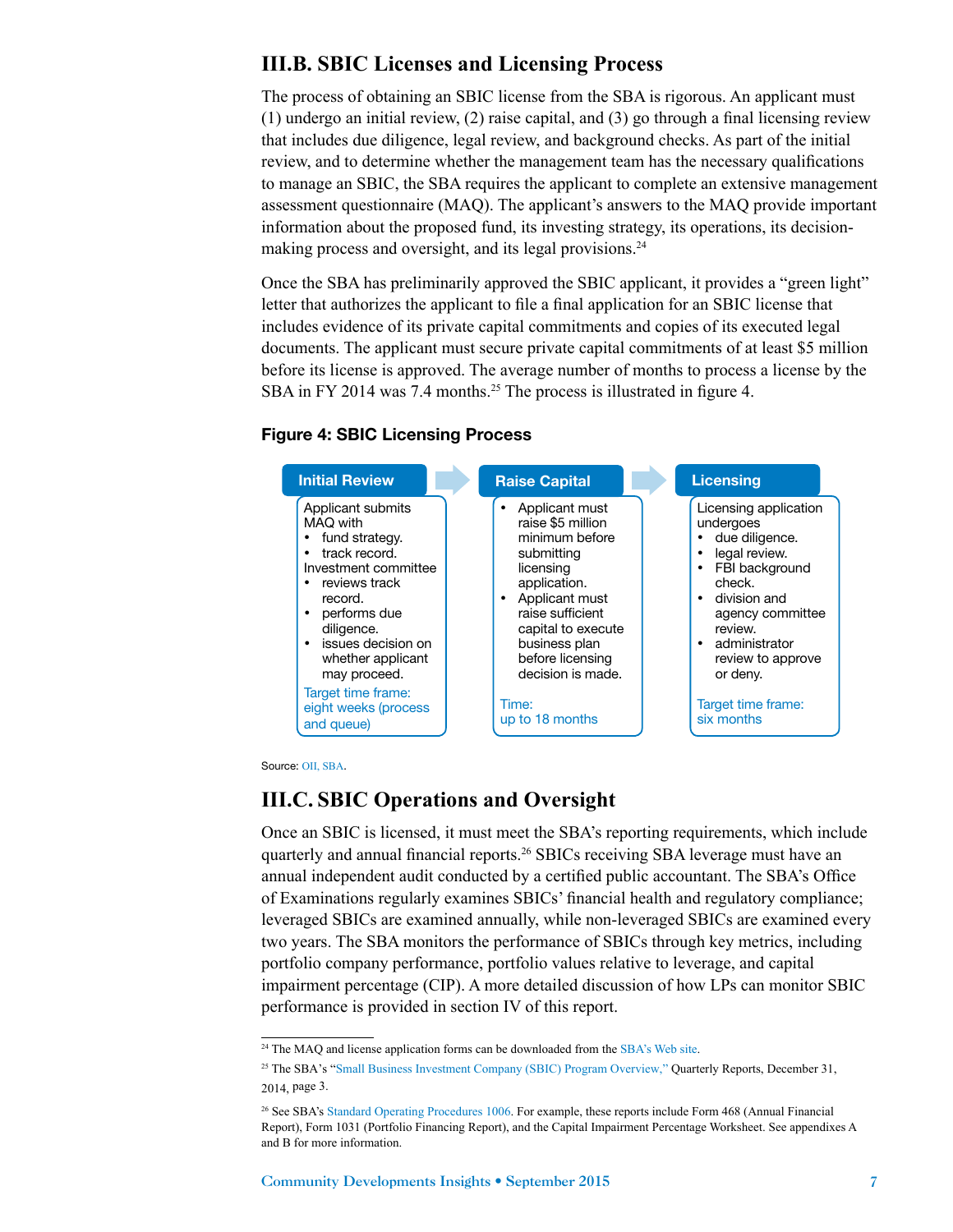## **III.D. SBIC Fund Cycles**

Once the SBA has approved an SBIC's license application, the SBIC typically proceeds with additional fundraising for a specific fund, a process that usually lasts from 12 to 18 months. When the funding commitments have been obtained, the SBIC evaluates its investment opportunities, makes investments, manages the investments, and, finally, receives returns and exits the investments.27

A leveraged SBIC's limited partnership agreement (LPA) typically is set up as a 10-year partnership with renewal options. The SBIC, however, may not terminate its partnership without first repaying its SBA leverage in full. Because it may take up to five years to make all investments, most SBIC funds exist for 10 to 15 years before exiting the program. Many successful SBICs start a second fund before they exit fully all the portfolio firms from the first fund. If a second fund is created, a new license application must be submitted to the SBA.

## **III.E. Investment Pay-In and Return of Investor Capital**

Typically, an LP makes a one-time capital commitment to an SBIC fund but disburses the funds over a number of years, depending on the GP's investment timing needs. For example, an LP could make a one-time \$1 million commitment to a fund, payable in 25 percent increments over the subsequent four years. The LP would have to be prepared, however, to disburse the entire commitment at one time if the GP needs funds quickly for immediate investment opportunities. In addition, the LP cannot be released from its capital commitment without written permission from the SBA.

Since investments in portfolio firms take time to produce returns, a typical SBIC may report little or no return in its first few years of operation, as the interest or dividends collected are typically insufficient to cover the interest on debentures and the fund's management fees. Depending on how the LP accounts for the SBIC investments, a loss may be reported on the LP's income statement in the initial phase. This pattern of cash flows is referred to as a "J-curve" because the net cash flows from the fund look like the letter "J." Figure 5 illustrates the hypothetical returns an LP might see over the life of a mezzanine SBIC.<sup>28</sup>

<sup>&</sup>lt;sup>27</sup> Conversations with fund managers indicate that on average a typical manager reviews 100 investment opportunities for every one or two firms selected as a portfolio investment.

<sup>&</sup>lt;sup>28</sup> A mezzanine SBIC typically is an investment fund that engages in debt financing such that it has the right to convert unpaid debt to an ownership or equity interest in the company. It is generally subordinated to debt provided by senior lenders such as banks and venture capital companies.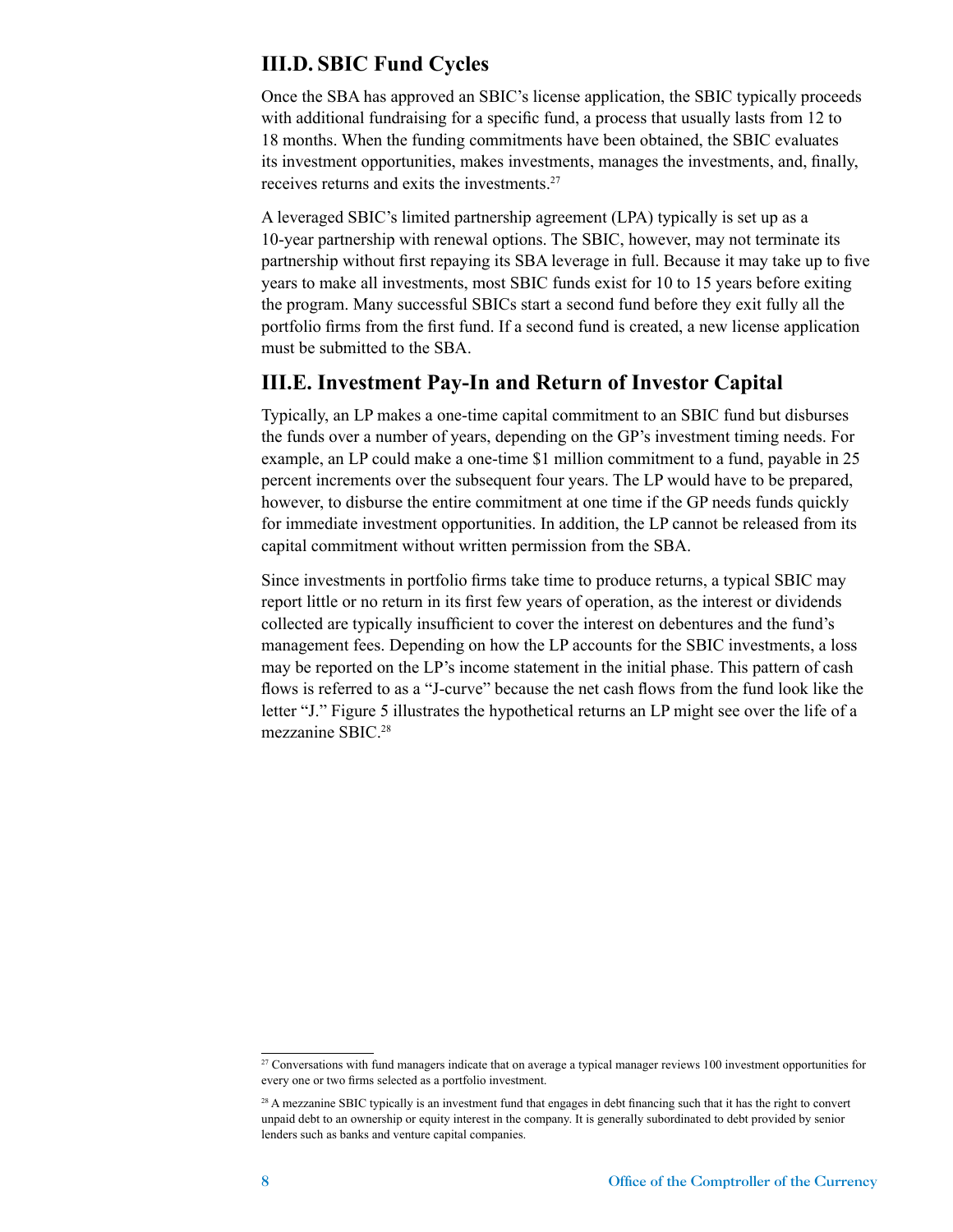Figure 5: J-Curve for a Hypothetical Mezzanine SBIC

![](_page_8_Figure_1.jpeg)

Source: OCC, "[Small Business Investment Companies: An Investment Option for Banks](http://www.occ.gov/about/who-we-are/occ-for-you/bankers/bankers-education/2012-sbic-handout.pdf)," slide 62, February 15, 2012.

\* Vintage is the year the SBIC obtains the SBIC license.

Of course, different investment strategies produce different payback schedules and, in turn, different-looking J-curves. For example, SBICs that invest in the so-called mezzanine financing segment (repayment priority after senior debt instruments, but before equity financing) usually engage in all-debt financing, which means they collect interest almost immediately after the investments are made. That, in turn, reduces losses in the early phase and produces a shallower J-curve than that of an SBIC fund that engages mostly in equity financing. Non-leveraged SBICs typically pay back investor capital faster, as they do not have to pay back the SBA debentures. Furthermore, the shape and steepness of the J-curve varies with the debenture coupon rate, the timing and amount of payments, and whether capital gains are reinvested or not.

During the initial phase (commonly referred to as the investment period), portfolio firms are expected to pay interest or dividends, depending on the structure of the SBIC and the type of security provided. In the second phase (commonly referred to as the harvest period), the investments are repaid, which allows the GP to make capital distributions to LPs. The SBIC must pay interest on the SBA-guaranteed debentures before dividends are paid to investors. The exact distribution schedule is outlined in the SBIC's Private Placement Memorandum (PPM) or its LPA.29

Often termed the "distribution waterfall," the distribution provisions establish the order in which profits are paid to each member of the limited partnership. In one type of waterfall, the SBIC first distributes 100 percent of its profits to LPs until the LPs have received the entirety of their initial capital contributions, plus a predetermined annual rate of return, often 8 percent. Profits earned in excess of this amount are then distributed 100 percent to the GP, until the GP has received 20 percent of the cumulative distributions. Finally, the

<sup>&</sup>lt;sup>29</sup> The SBA has drafted a model LPA for an SBIC issuing debentures that spells out the structure of the formal relationship between the LPs and the SBIC. See the SBA's "[Model Debenture SBIC, L.P. \(Model Partnership Agreement\)](https://www.sba.gov/content/model-debenture-sbic-lp-model-partnership-agreement)."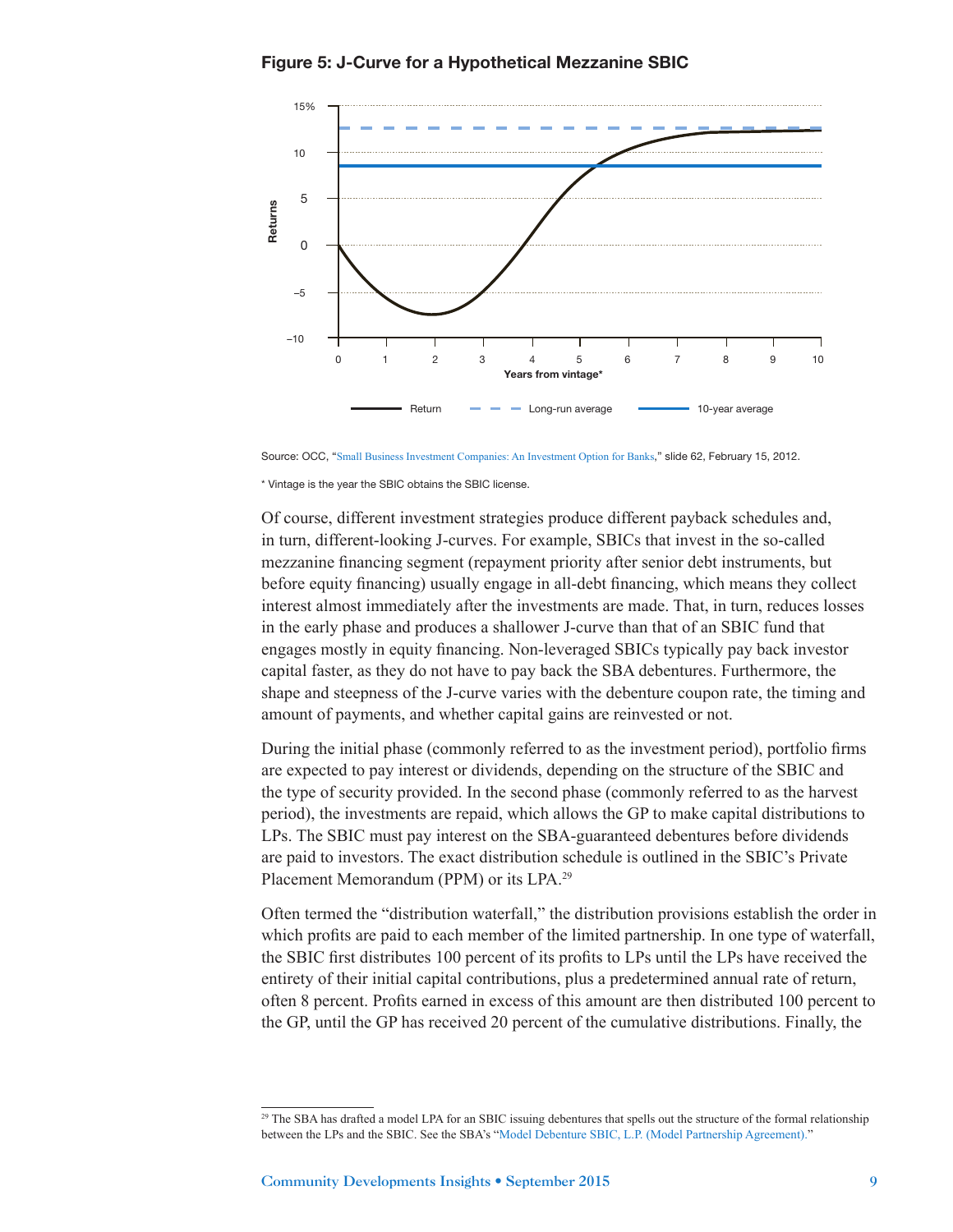LPs take 80 percent and the GP 20 percent of any remaining profits. $30$ 

Many SBICs issuing debentures recycle investment proceeds during the investment period, and thus invest the dollars more than once. Most bank LPs reportedly avoid such arrangements, however, because the LPs prefer receiving distributions as soon as they are available.

## **III.F. Other Vehicles for Participating in the SBIC Program**

**Non-leveraged SBICs.** These SBICs forgo the use of SBA-guaranteed debentures and rely solely on private capital. From the GP and LP point of view, there are several advantages to being a non-leveraged SBIC, including the following:

- Non-leveraged SBICs are more suitable for funds interested in early-stage equity investments. These types of funds are less likely to be licensed as debenture SBICs by the SBA, but they can be licensed as non-leveraged SBICs.
- The SBA typically examines non-leveraged SBICs every other year, versus every year for leveraged SBICs.
- Non-leveraged SBICs are not required to comply with the SBA's rules on capital impairment and only have to report their required Annual Financial Report (Form 468) on an annual basis versus every quarter for leveraged SBICs.
- All income received by the non-leveraged SBIC may be passed directly to the GP and LPs without regard to paying debenture interest or repaying SBA leverage.

The principal disadvantage with a non-leveraged SBIC is that it does not get the benefit of returns associated with SBA leverage (see section V of this report).

Bank-owned SBICs are typically non-leveraged. Banks sometimes prefer owning the SBIC themselves because doing so allows them to have more control over where the SBIC fund investments are made while avoiding risks associated with leveraged financing.

**Fund of funds.** A bank also may participate in the SBIC program by investing in a "fund of funds," which invests in a portfolio of SBICs. A fund of funds is overseen by a fund manager and holds limited partnership interests in many SBICs that typically operate throughout the United States. Because this fund holds interest in many SBICs, a bank that invests in this type of fund can limit the risk associated with investing in SBICs.

# **IV. Key Risks and Regulatory Considerations**

## **IV.A. Risks**

Investments made in SBICs have risks similar to those made in other types of private investment funds. Banks should manage these risks by performing proper due diligence on the SBICs being considered for investment. Potential bank investors need to have appropriate resources and experienced staff to manage SBIC investments in a safe and sound manner. The following are key issues banks should consider in any risk management strategy associated with investing in SBICs.

**Liquidity risk.** SBIC investments are illiquid. Bank LPs in SBICs should recognize that making investments in SBICs is similar to purchasing un-ratable and non-marketable

<sup>&</sup>lt;sup>30</sup> The 20 percent portion that the GP receives from capital gain distribution is commonly referred to as "carried interest." Carried interest and the distribution arrangement is designed to motivate GPs to look for and invest in portfolio firms with good profit potential in order to produce returns above the 8 percent threshold (commonly referred to as "preferred return").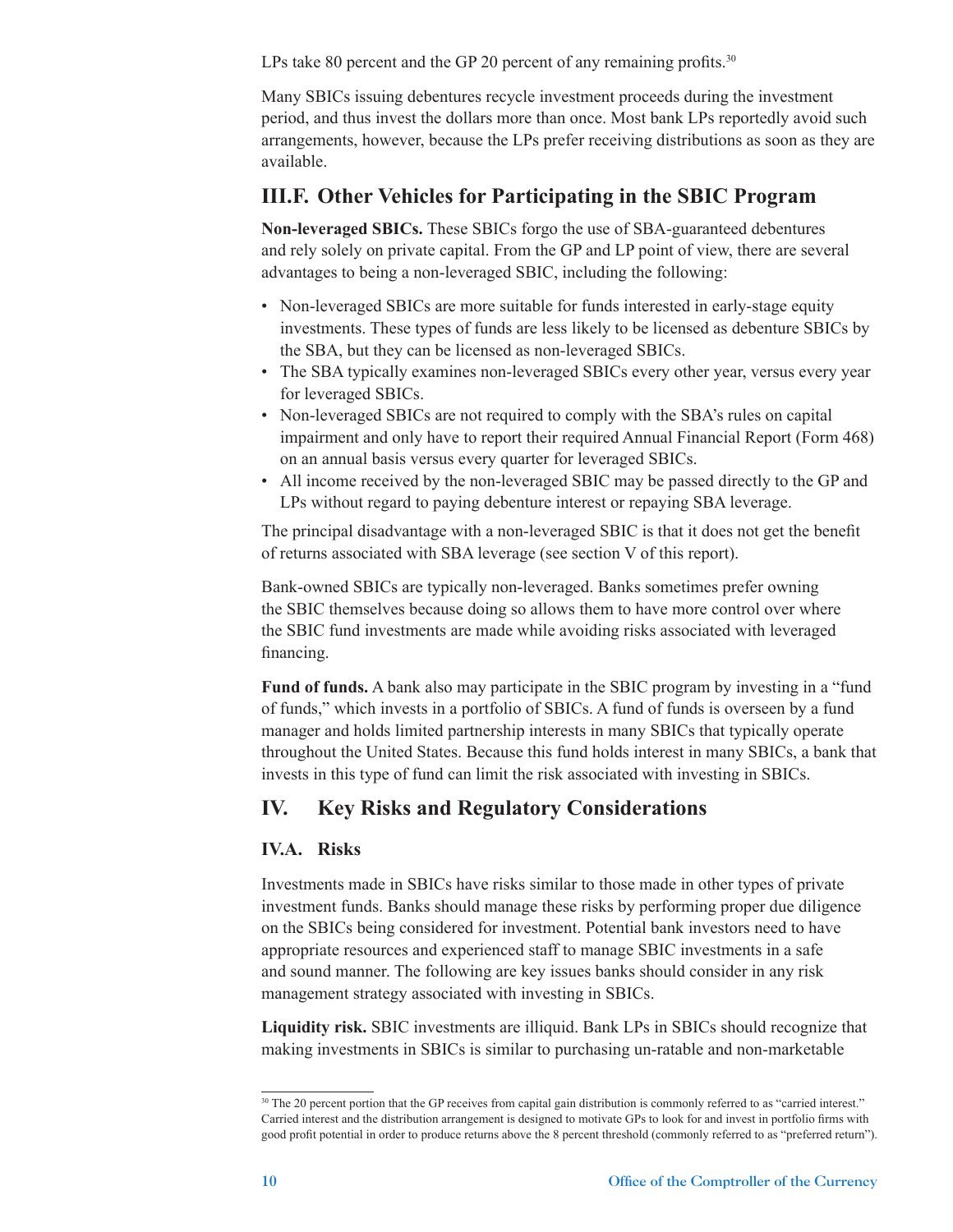securities. There is no formal secondary market to provide SBIC investors with the option of selling their investments should the bank have an immediate need for cash.

**Loss of principal.** Loss of principal is a risk of investing in small businesses. Investments in SBICs, therefore, are long-term in nature with no guarantee of repayment. Moreover, the fact that SBICs are licensed by the SBA does not, in itself, protect bank investments in SBICs. In fact, in the case of leveraged SBICs, this risk is somewhat heightened because the SBA is first in line for repayment. If a leveraged SBIC defaults on either the interest or the principal payments, the SBA makes those payments to the bondholders and has the right to liquidate the SBIC to recover its losses.

**Operational risk.** SBICs are governed by a detailed set of rules established by the SBA and are audited by the SBA either annually (leveraged SBICs) or every other year (nonleveraged SBICs). Banks investing in SBICs should familiarize themselves with SBA regulatory considerations on SBIC investment size and eligibility standards; affiliates and conflict of interest; qualifying investments; management ownership diversity; and reporting requirements.31

**General partner.** During the underwriting process, a bank considering an investment as an LP must carefully evaluate the management team serving as the SBIC's GP. The individuals comprising the GP team and their related experience have a significant impact on how the proposed SBIC performs. They are responsible for identifying portfolio companies in which the SBIC invests as well as maintaining an ongoing advisory role with these companies, with the goal of securing repayment of the SBIC's original investment plus a healthy return. When evaluating a GP, a bank should review the following.

- **• Strength of management team.** A bank considering investing in an SBIC as an LP should review what experience the GPs have in small-business investment and the overall GP team cohesion (i.e., how long the current management team has worked together and in what capacity). The strength of the management team also is a critical factor for the SBA during the SBIC licensing process. By reviewing the SBIC's MAQ and PPM, a bank can gain insight into the credentials, experience, and track record of each member of the SBIC management team. These documents provide information about the principals' other business interests, backgrounds, pending or past litigation, and criminal history. They also contain references for the GPs and their previous business associates.
- **• Track record.** Before taking an LP interest in an SBIC, a bank should review the investment performance of the GP principals in previous SBICs or investment funds that the GP sponsored (or in which they were principals) and how their performance compares with that of managers of funds with similar investment structures and strategies.<sup>32</sup> The bank should assess how the GP's actual investment returns compare with projections made when the fund was first formed. The bank may also want to examine the objectives and strategies of the current fund and determine if the GP team is leveraging the skills it demonstrated in previous funds. The track record of the principals is confirmed and thoroughly reviewed by the SBA during the licensing process. Performance of SBICs can be validated by using metrics reported on SBA Form 468.

<sup>&</sup>lt;sup>31</sup> For a summary of these considerations, see the SBA's "[The Pre-Screening Process](https://www.sba.gov/content/pre-screening-process)."

<sup>&</sup>lt;sup>32</sup> Data on private-equity fund performance can be purchased from private vendors such as [Preqin](https://www.preqin.com/), [Cambridge Associates](http://www.cambridgeassociates.com/)[,](http://,) and [Thomson Reuters](http://thomsonreuters.com/).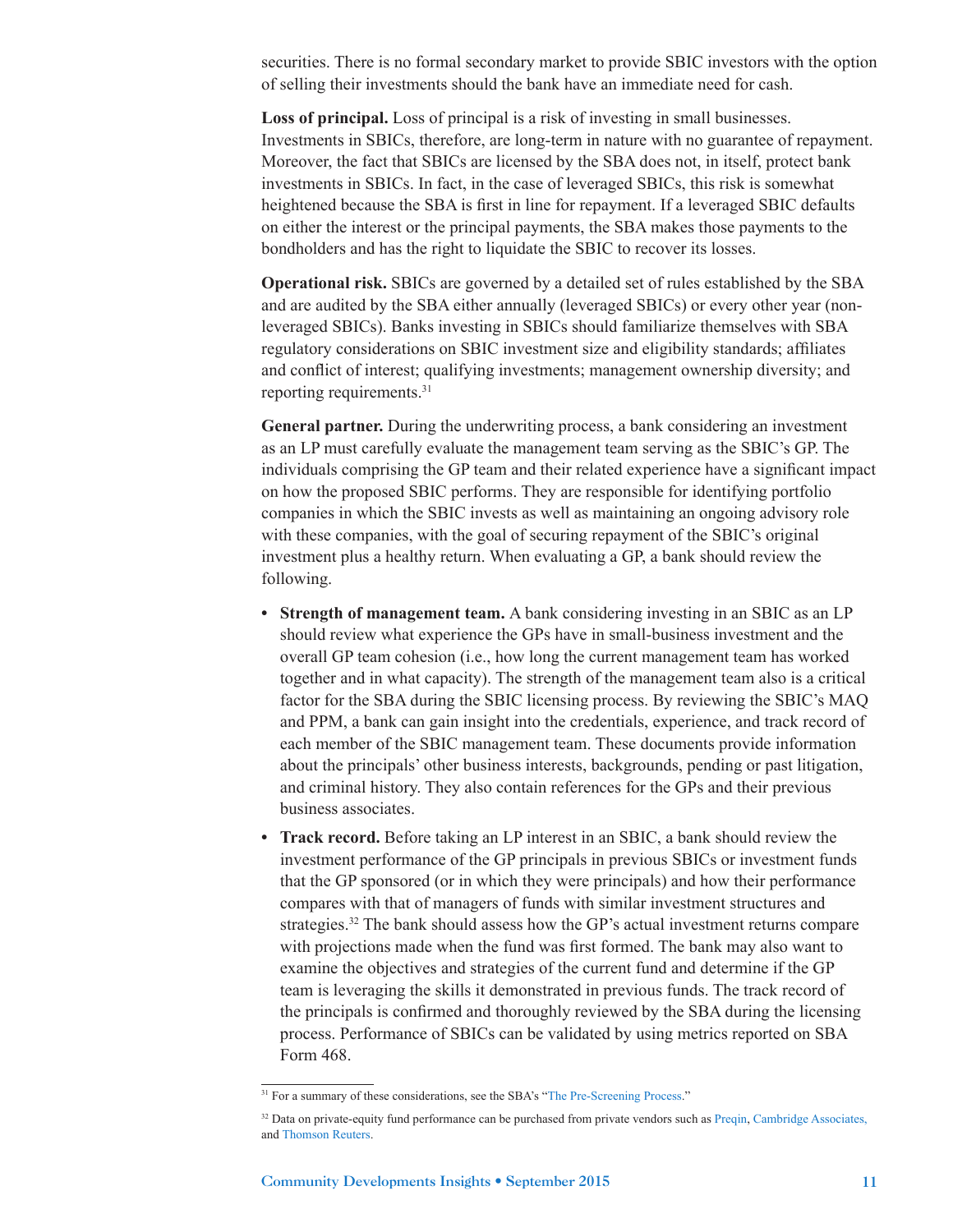- **• Investment strategy.** Before investing as an LP, the bank should review the investment strategy of the GP, the GP's competitive advantage, and whether the SBIC will be pursuing investments in geographic areas and in industries with which the bank is familiar. The bank should determine if these strategies are consistent with its risk profiles, business objectives, and financial conditions. The industry sectors in which the SBIC intends to invest, the intended level of asset diversification, and whether the GP will distribute the capital gains or recycle them in the SBIC also are important considerations. How actively the GP will be involved in the portfolio companies is another consideration.33 Some SBICs set up an advisory board comprising independent LPs, which provide guidance on the fund investment strategy.
- **• Financial incentives.** A bank should ensure that the GP's financial interests are aligned with its own. Typically, GPs earn their income in three ways: management fees, carried interest, and ownership in the fund. SBA policies establish the maximum management fee an SBIC may earn; the LPA, however, may set the management fee at any lower amount.<sup>34</sup> Because management fees can deplete a fund's investment capital, most bank LPs prefer GPs to earn their return based on the success of the fund through carried interest and fund participation. There is no requirement that the GP contribute part of the SBIC's capital. Interviews with both GPs and LPs indicate, however, that a minimum 1 percent contribution, inclusive of the SBA leverage, by the GP is typically expected, and, in practice, the percentage contributed is often higher. Higher levels of ownership by the GP indicate principals have a greater personal stake in the success or failure of the fund. In today's SBIC market, many GPs invest between 1 percent and 5 percent of the SBIC's capital.

**Timing of capital calls and investment period.** After receiving a "green light" letter from the SBA, SBIC applicants must raise a minimum of \$5 million in private capital before submitting their license application. The applicants must raise sufficient funds to execute their business plan before the SBA considers granting them an SBIC license. Once the fund is licensed, the SBIC begins making investments in its portfolio companies and, if leveraged, begins drawing down its leverage from the SBA. It is at this point that investors begin receiving capital calls. A bank should review the guidelines of these capital calls. The guidelines are outlined in the subscription agreement and the LPA. Agreements typically assess penalties if the capital calls are not honored when requested.

**Documentation checklist and review.** There are several documents that a bank should request and thoroughly review before deciding whether to become an LP investor in an SBIC. They include the following:

- LPA
- Subscription agreement
- PPM
- MAQ
- SBIC's investor presentation
- Audited financial statements (for previous funds sponsored by the GP)

**SBA leverage.** Before becoming an LP in an SBIC, a bank should understand whether the

<sup>&</sup>lt;sup>33</sup> Discussions with industry practitioners indicate GPs of mezzanine SBICs often seek to negotiate a nonvoting seat on a portfolio firm's board of directors, while GPs of equity SBICs often seek to obtain a seat on the board, depending on their ownership level. For more information on control of a small business by an SBIC, see [13 CFR 107.865.](http://www.gpo.gov/fdsys/pkg/CFR-2015-title13-vol1/pdf/CFR-2015-title13-vol1-sec107-865.pdf)

<sup>&</sup>lt;sup>34</sup> The maximum SBIC management expense allowed by the SBA is determined according to a formula that considers a combination of factors, including the age of the fund, the size of the fund, and the assets under management. For definitions and calculations of management fee rates, see the SBA's "[SBIC TechNotes Number 7a](https://www.sba.gov/sites/default/files/files/SBICTechnote07arev200804.pdf)."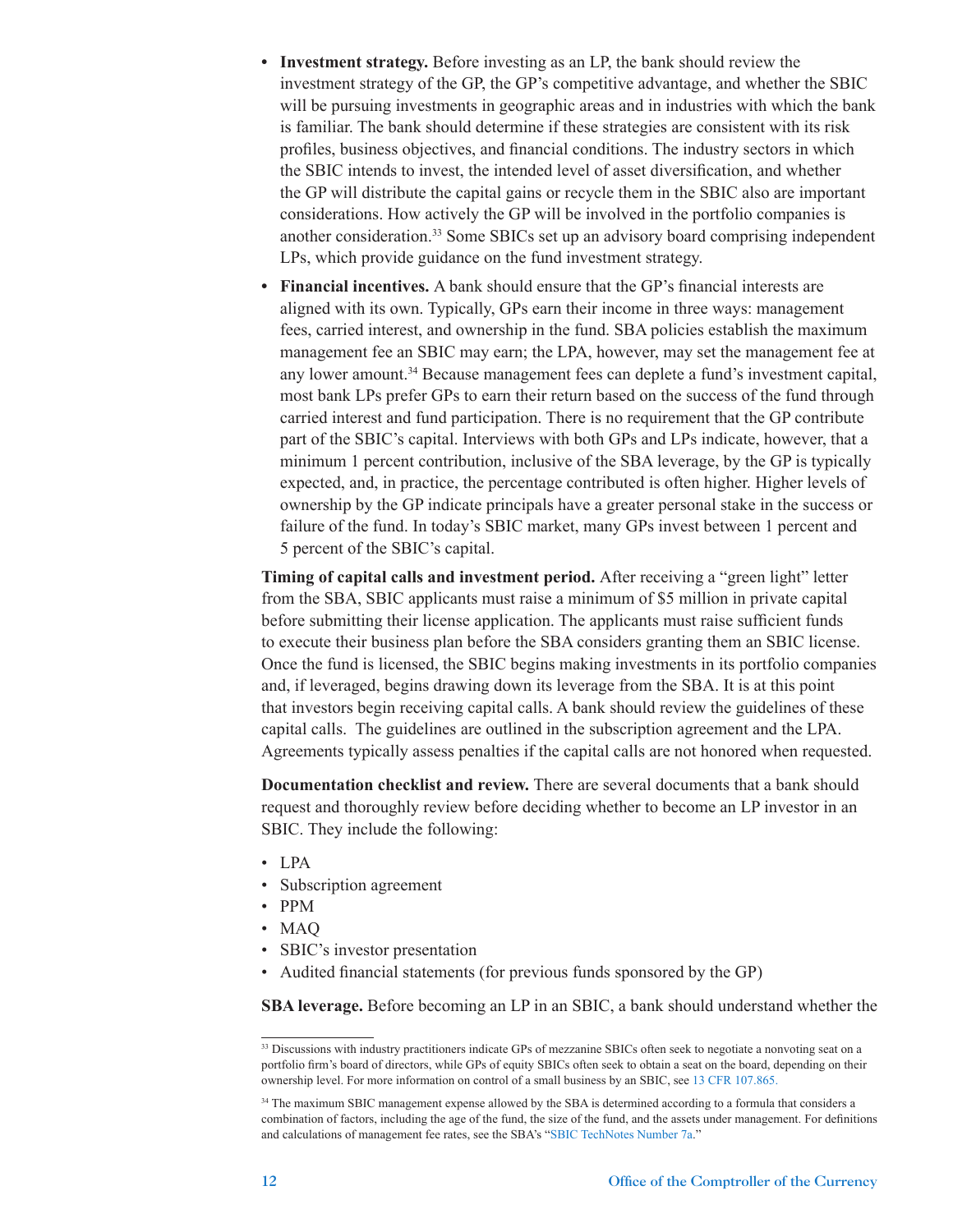SBIC would leverage debt from the SBA and in what amount. This information should be available in the PPM or other investor marketing materials. There is credit risk associated with SBA leverage in that repayments from portfolio companies must go toward interest payments on the debentures before LPs can receive returns. Likewise, when debentures mature, they must be repaid before LPs receive their return of capital. If the SBIC experiences losses in its underlying investments, the use of leverage can reduce returns or even increase losses experienced by the LPs. Losses in underlying investments may result in a condition of capital impairment. Capital impairment and defaults on leverage may result in the SBA transferring the SBIC to the SBA's Office of SBIC Liquidation, in which case the SBA will take priority in repayment until it is fully repaid.

**Profit and loss distribution.** Before investing, a bank should determine how the SBIC will allocate profits and losses, the terms and timing of distribution of returns, and whether preferred returns are being provided to LPs and on what terms. The PPM should outline whether distributions from the portfolio companies will be reinvested or returned to investors.<sup>35</sup>

**Asset management or portfolio monitoring.** Before investing in an SBIC, a bank's senior management responsible for overseeing investments in SBICs should establish a sound process for evaluating the financial performance of the SBIC. Typically, SBICs conduct an annual in-person meeting with the GP and LPs. After acquiring an LP interest in an SBIC, a bank should stay apprised of all new SBIC investments by obtaining copies of the Portfolio Financing Reports (SBA Form 1031) the GP provides to the SBA identifying each new portfolio company in which the SBIC invests.

**Financial reports.** Before investing, a bank should identify the type and number of reports the LPs will receive from the GP. The bank also may want to review reports submitted by the SBIC to the SBA. These include the financial report (SBA Form 468), which is a comprehensive review of the SBIC's financials; the Retained Earnings Available for Distribution (READ) Worksheet, which delineates the status of retained earnings and distributions; and the CIP Worksheet, which constitutes an early-warning report about the SBIC's capital position.36 More information on how to use the READ and the CIP Worksheet is provided in appendixes A and B.

#### **IV.B. Regulatory Considerations**

**Investment authority:** Banks may make investments in SBICs using one or more of the authorities discussed in the following subsections of this report.

**Small Business Investment Act**. National banks and federal savings associations (FSA) have authority under the Small Business Investment Act of 1958 (as amended) to invest in SBICs. Specifically, under [15 USC 682](http://www.gpo.gov/fdsys/pkg/USCODE-2010-title15/pdf/USCODE-2010-title15-chap14B-subchapIII-partA-sec682.pdf), national banks and FSAs may invest in one or more SBICs, or any entity established to invest solely in SBICs.<sup>37</sup> Total investments in SBICs by any

<sup>&</sup>lt;sup>35</sup> The SBA places no limitations on the SBIC's distributions of profits to investors. When it comes to distributions of invested capital, however, an SBIC may not distribute more than 2 percent of its private capital, unless it receives the SBA's prior approval. For regulatory guidelines on this issue, see [13 CFR 107.585](http://www.gpo.gov/fdsys/pkg/CFR-2012-title13-vol1/pdf/CFR-2012-title13-vol1-sec107-585.pdf).

<sup>36</sup> See [13 CFR 107.630](http://www.gpo.gov/fdsys/pkg/CFR-2014-title13-vol1/pdf/CFR-2014-title13-vol1-sec107-630.pdf) for requirements for SBIC licensees to file financial statements with the SBA. [13 CFR 107.630 \(a\)](http://www.gpo.gov/fdsys/pkg/CFR-2014-title13-vol1/pdf/CFR-2014-title13-vol1-sec107-630.pdf) [\(1\)](http://www.gpo.gov/fdsys/pkg/CFR-2014-title13-vol1/pdf/CFR-2014-title13-vol1-sec107-630.pdf) requires that the annual Form 468 must be audited by an independent public accountant acceptable to the SBA.

<sup>37</sup> See [15 USC 682\(b\)\(1\) and \(2\).](http://www.gpo.gov/fdsys/pkg/USCODE-2010-title15/pdf/USCODE-2010-title15-chap14B-subchapIII-partA-sec682.pdf) Also, see [OCC Interpretive Letter #832](http://www.occ.gov/static/interpretations-and-precedents/aug98/int832.pdf) (August 1998), which clarifies that a national bank may invest in an SBIC that is in the process of organization as well as in one that has already been organized, approved, and licensed by the SBA.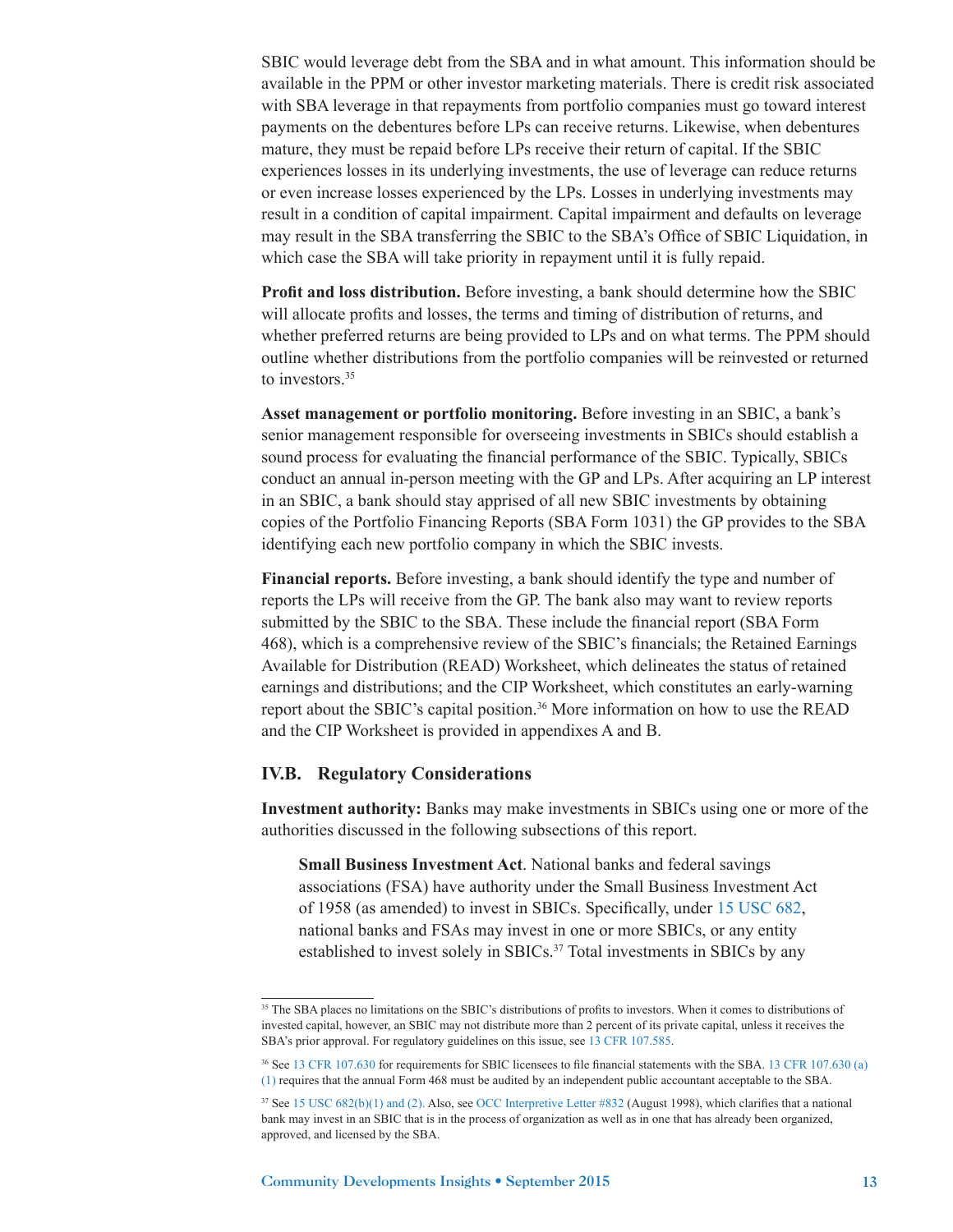national bank or FSA under this authority may not exceed 5 percent of the institution's capital and surplus.

**Other bank investment authorities**. In addition to the Small Business Investment Act authority, national banks may make investments designed primarily to promote the public welfare under [12 USC 24\(Eleventh\)](http://www.occ.gov/news-issuances/federal-register/12cfr24.pdf). 38 Under this public welfare investment authority, national banks may make investments in community and economic development entities and projects that are designed primarily to promote the public welfare, as specified in [12 USC 24\(Eleventh\)](http://www.occ.gov/news-issuances/federal-register/12cfr24.pdf) and its promulgating regulation, [12 CFR 24](file:///C:\Users\lily.dow\AppData\Local\Microsoft\Windows\Temporary%20Internet%20Files\Content.Outlook\KHT8HEPX\12%20CFR%2024). The OCC's regulations for national banks define eligible public welfare investments to include investments that would receive consideration as a "qualified investment" under the CRA ([12 CFR 25.23](http://www.gpo.gov/fdsys/pkg/CFR-2011-title12-vol1/pdf/CFR-2011-title12-vol1-sec25-23.pdf)). Qualified investments under the CRA include "Small Business Investment Companies (SBICs), specialized SBICs, and Rural Business Investment Companies (RBICs) that promote economic development by financing small businesses."<sup>39</sup>

FSAs make public welfare investments pursuant to different statutory and regulatory authorities than those utilized by national banks.<sup>40</sup> An FSA's public welfare investments are also subject to different investment limits. In addition to their general lending and investment authorities, FSAs may use the following authorities to make public welfare investments:

- **• De minimis investments** ([12 CFR 160.36](http://www.gpo.gov/fdsys/pkg/CFR-2014-title12-vol1/pdf/CFR-2014-title12-vol1-sec160-36.pdf)): Under the de minimis authority, an FSA may invest, in the aggregate, less than or equal to the greater of 1 percent of capital or \$250,000 in community development investments of the type permitted for a national bank under 12 CFR 24.
- **• Investments in service corporations and service corporation subsidiaries for community development investments** ([12 CFR 5.59](http://www.ecfr.gov/cgi-bin/text-idx?SID=b1cbbe0d7d8194e47523927417a42a03&mc=true&node=se12.1.5_159&rgn=div8)): Under this authority, and pursuant to 12 CFR [5.59\(f\)\(8\)](http://www.ecfr.gov/cgi-bin/text-idx?SID=b1cbbe0d7d8194e47523927417a42a03&mc=true&node=se12.1.5_159&rgn=div8), the FSA, through one or more service corporation, may make community development investments that are permissible under 12 CFR 24. Pursuant to 12 CFR 5.59 $(g)$ , an FSA may invest up to 3 percent of its assets in service corporations, but any amount exceeding 2 percent must serve "primarily community, inner-city, or community development purposes."

**Transactions with affiliates:** Additional risk management and compliance issues may arise when a bank has a business relationship with a portfolio company of an SBIC. In some instances, the portfolio company may constitute an affiliate of the bank under sections 23A and 23B of the Federal Reserve Act. Lending and other business transactions between a bank and a portfolio company that meets the definition of an affiliate under [12 CFR 223.2](http://www.gpo.gov/fdsys/pkg/CFR-2012-title12-vol3/pdf/CFR-2012-title12-vol3-sec223-2.pdf) must conform with section 23A and be negotiated on an arm's-length basis pursuant to section 23B.

**Capital treatment:** Depending on their size, national banks and FSAs are subject to minimum risk-based capital requirements as calculated under either the standardized

<sup>&</sup>lt;sup>38</sup> National bank investments made under the requirements of 12 USC 24(Eleventh) and 12 CFR 24 are limited to 5 percent of capital and surplus without prior, written approval of the OCC. National banks, however, may exceed the 5 percent limit up to a maximum of 15 percent if they obtain prior OCC approval. All investments are subject to certain notice and filing requirements set forth in [12 CFR 24](http://www.gpo.gov/fdsys/pkg/CFR-2011-title12-vol1/pdf/CFR-2011-title12-vol1-part24.pdf).

<sup>&</sup>lt;sup>39</sup> See "[Community Reinvestment Act; Interagency Questions and Answers Regarding Community Reinvestment; Notice](http://www.ffiec.gov/cra/pdf/2010-4903.pdf)," 75 Fed. Reg. 47, p.11652, \_.12(t)-4 (March 11, 2010).

<sup>40</sup> See the [Federal Savings Association Investment Authorities](http://www.occ.gov/topics/community-affairs/resource-directories/public-welfare-investments/federal-savings-association-investment-authorities.html) in the [Public Welfare Investments Web Resource Directory](http://www.occ.gov/topics/community-affairs/resource-directories/public-welfare-investments/index-public-welfare-investments.html) on the OCC's Web site.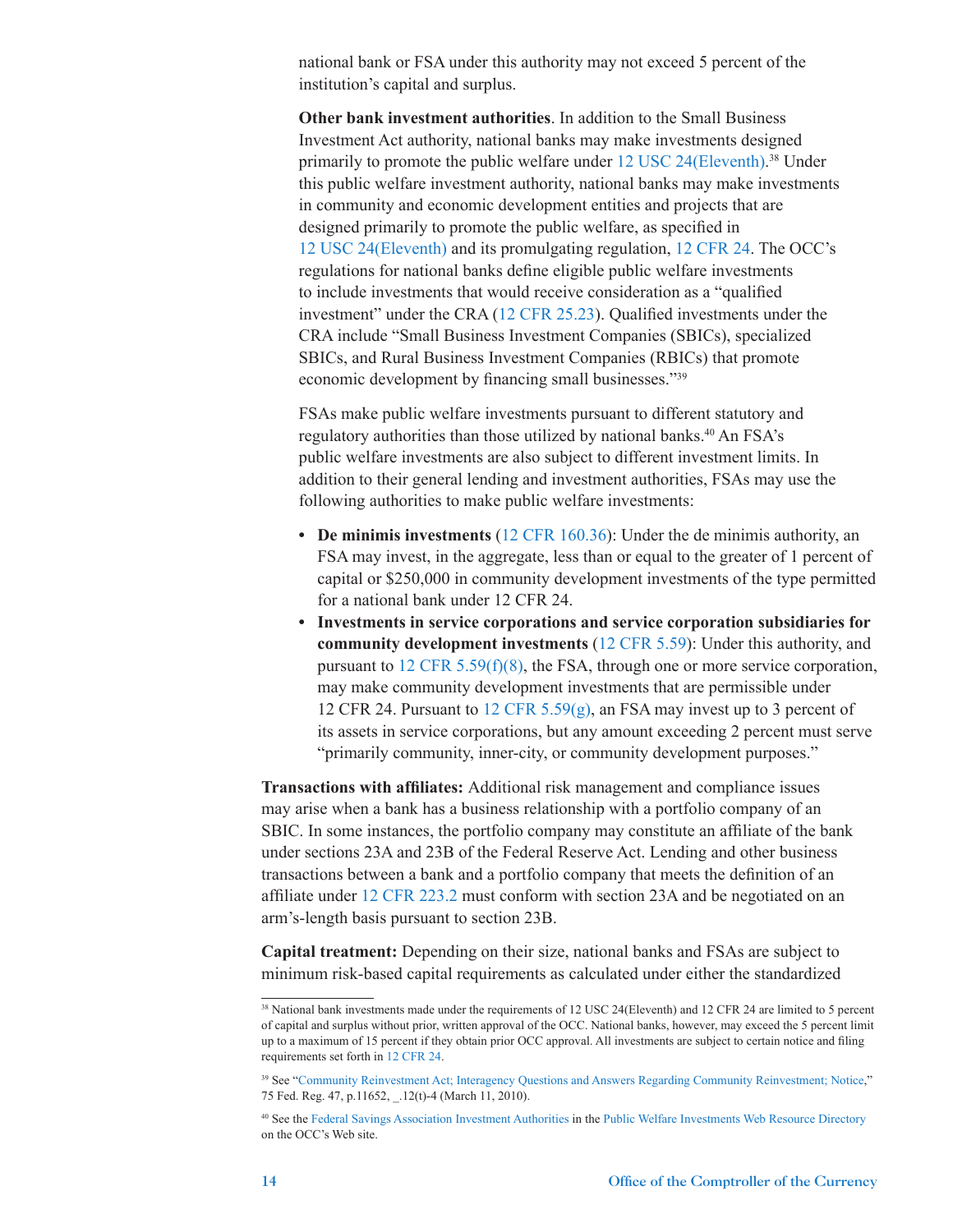risk-based capital rules or the advanced approaches. Under the standardized risk-based capital rules,<sup>41</sup> SBIC investments in the form of equity are assigned a capital charge using the simple risk-weight approach (SRWA) for equity exposures. When SBIC equity exposures, in the aggregate, are under 10 percent of total risk-based capital, a 100 percent risk weight is assigned (which is considered a non-significant equity exposure). When SBIC equity exposures, combined with any other equity exposures of the bank, are equal to or greater than 10 percent of total capital, the equity exposure amount up to 10 percent of total capital receives a 100 percent risk weight, and the remaining amount of equity exposure receives a 300 percent or 400 percent risk weight, depending on whether or not the equity exposure is a publicly traded equity.42

Advanced approaches banks and FSAs may also use the SRWA for equity exposures. In addition, subject to prior written approval by the OCC, an advanced approaches institution may calculate the risk-weighted asset amount for SBIC equity exposures using the internal models approach.<sup>43</sup>

Additionally, a zero percent risk weight may be assigned to the carrying value of the guaranteed portion of held-for-sale SBA Guaranteed Interest Certificates purchased in the secondary market. Generally, a 20 percent risk weight is assigned to the carrying value of the guaranteed portion of an SBA loan originated and held by the reporting bank.<sup>44</sup>

**Accounting treatment:** Investments in SBICs are accounted for by one of three primary methods of accounting: (1) cost, (2) equity, or (3) consolidation. Banks making investments in SBICs should refer to the call report instructions (e.g., glossary entries on "Equity Method of Accounting" and "Variable Interest Entities") and generally accepted accounting principles (GAAP) for guidance on accounting for these investments.45

## **V. What Are Typical Returns on SBIC Investments?**

The main advantage of leveraged SBICs is their potential for producing competitive returns, compared with similar classes of investment funds, as a direct result of employing low-cost SBA-guaranteed debentures to supplement the SBICs' private capital.

Performance data on individual SBICs are not publicly available. The SBA's OII has compared, however, the fund performance of debenture SBICs with fund indexes published by private aggregators. Overall, according to the SBA, the average return on debenture SBIC funds compares well with selected industry average returns.46 Figure 6 illustrates pooled SBIC internal rate of return (IRR) by vintage compared with privateequity pooled funds.<sup>47</sup>

46 See the "Debenture SBIC Performance" section in ["The Small Business Investment Company \(SBIC\) Program Annual](http://www.sba.gov/content/sbic-program-annual-report-2013)  [Report for Fiscal Year Ending September 30, 2013](http://www.sba.gov/content/sbic-program-annual-report-2013)," OII, SBA, pp. 29–35.

<sup>47</sup> The IRR of an investment is the discount rate that makes the net present value of costs (negative cash flows) of the investment equal to the net present value of the benefits (positive cash flows) of the investment. The higher a project's IRR, the more desirable it is to undertake the investment.

<sup>41</sup> [12 CFR 3\(D\)](http://www.ecfr.gov/cgi-bin/text-idx?SID=23783813e5f8b093de6844246ed9dd9f&mc=true&node=sp12.1.3.d&rgn=div6).

<sup>42</sup> [12 CFR 3.152](http://www.gpo.gov/fdsys/pkg/CFR-2014-title12-vol1/pdf/CFR-2014-title12-vol1-sec3-152.pdf).

<sup>43</sup> [12 CFR 3.153](http://www.gpo.gov/fdsys/pkg/CFR-2014-title12-vol1/pdf/CFR-2014-title12-vol1-sec3-153.pdf).

<sup>44</sup> [12 CFR 3.152](http://www.gpo.gov/fdsys/pkg/CFR-2014-title12-vol1/pdf/CFR-2014-title12-vol1-sec3-152.pdf).

<sup>45</sup> Financial Accounting Standards Board, Accounting Standards Codification (ASC) 323-30, *Investments—Equity Method and Joint Ventures—Partnerships, Joint Ventures, and Limited Liability Entities,* ASC 325-20, *Cost Method Investments,*  and ASC 810, *Consolidation*.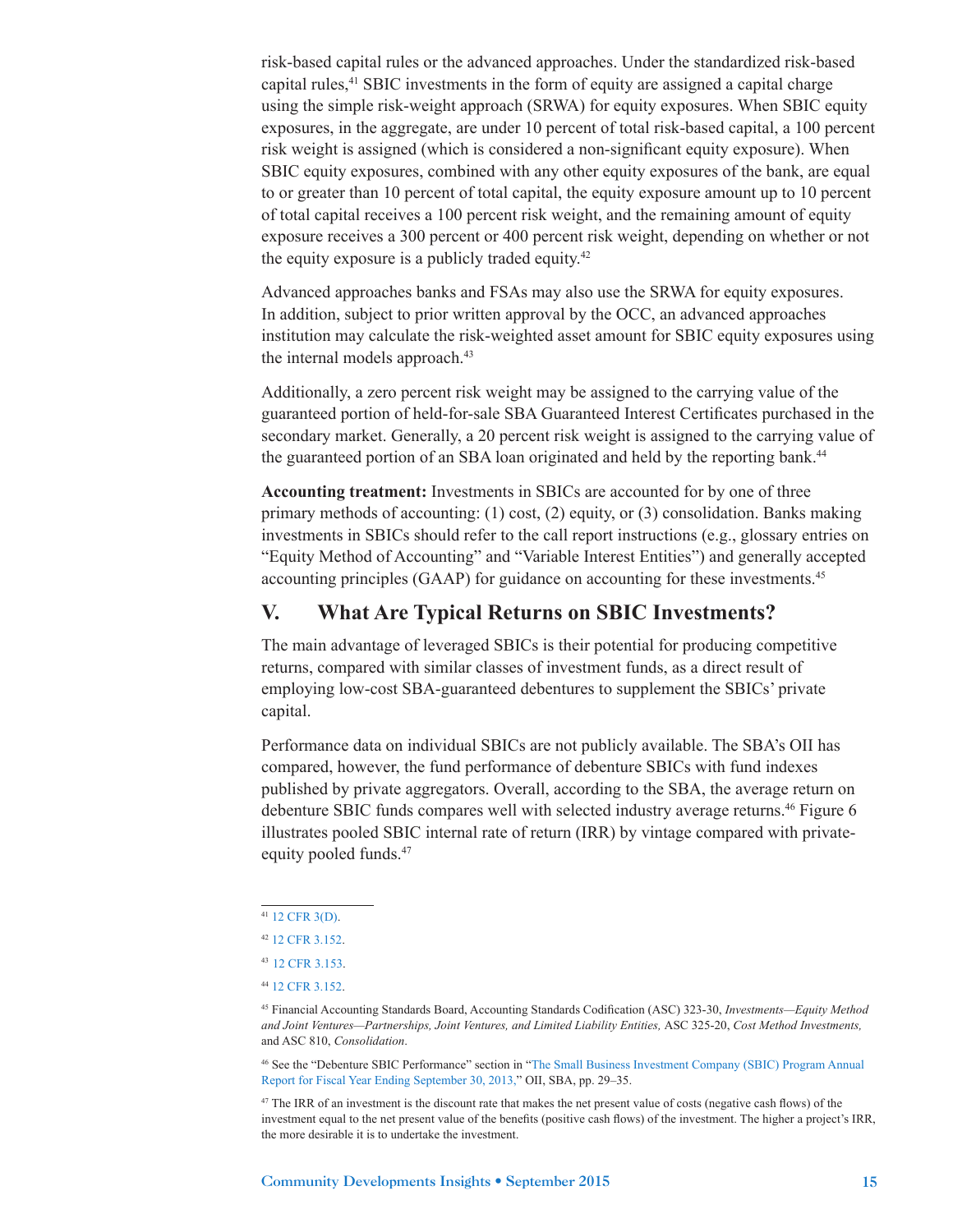![](_page_15_Figure_1.jpeg)

Source: [OII, SBA](https://www.sba.gov/sites/default/files/files/Final_SBIC_Annual_Report_FY_2013_signed_06092014.pdf).

Notes: As of December 31, 2012; sample size=100.

Because it takes a few years before an SBIC produces returns, including vintages that are more recent would be misleading. That is why the SBA reports returns on mature vintages only (and the horizontal axis denoting the year in figure 7 stops at 2008).

Pooled statistics were calculated by pooling the cash flows from all funds in each vintage year and computing industry metrics. The cash flows include both cash flows associated with private investors and SBA leverage.

The SBA calculates both returns to the private investor and unleveraged returns. Unleveraged returns (shown as "Debenture SBIC unleveraged" line in figure 6) treat SBA leverage as part of private investor capital, in which draws are treated as paid in capital, and interest, charges, and redemptions are treated as private investor distributions. This helps the SBA understand the value of leverage to the private investor and the underlying fund performance.

In assessing an SBIC's performance, banks may wish to compare performance to appropriate benchmarks maintained by vendors such as Thomson Reuters, Preqin, and Cambridge Associates.

## **VI. What Are the Barriers to Bank Participation?**

There is general agreement that SBIC program participants—and investors in particular would benefit from additional publicly available performance data. Because of privacy rules, however, performance data on individual SBICs cannot be made public. And, while there are private firms that publish private-equity market data for a fee, smaller community banks may find the subscription cost to be too expensive. As a result, many SBIC program participants operate as an informal network, with information collected and exchanged by experienced GPs and LPs.

Additionally, the negative legacy of the participating securities program, which was discontinued in 2004, has left some potential bank investors apprehensive about participating as LPs in the SBIC program. By contrast, the debenture program has had a solid performance to date.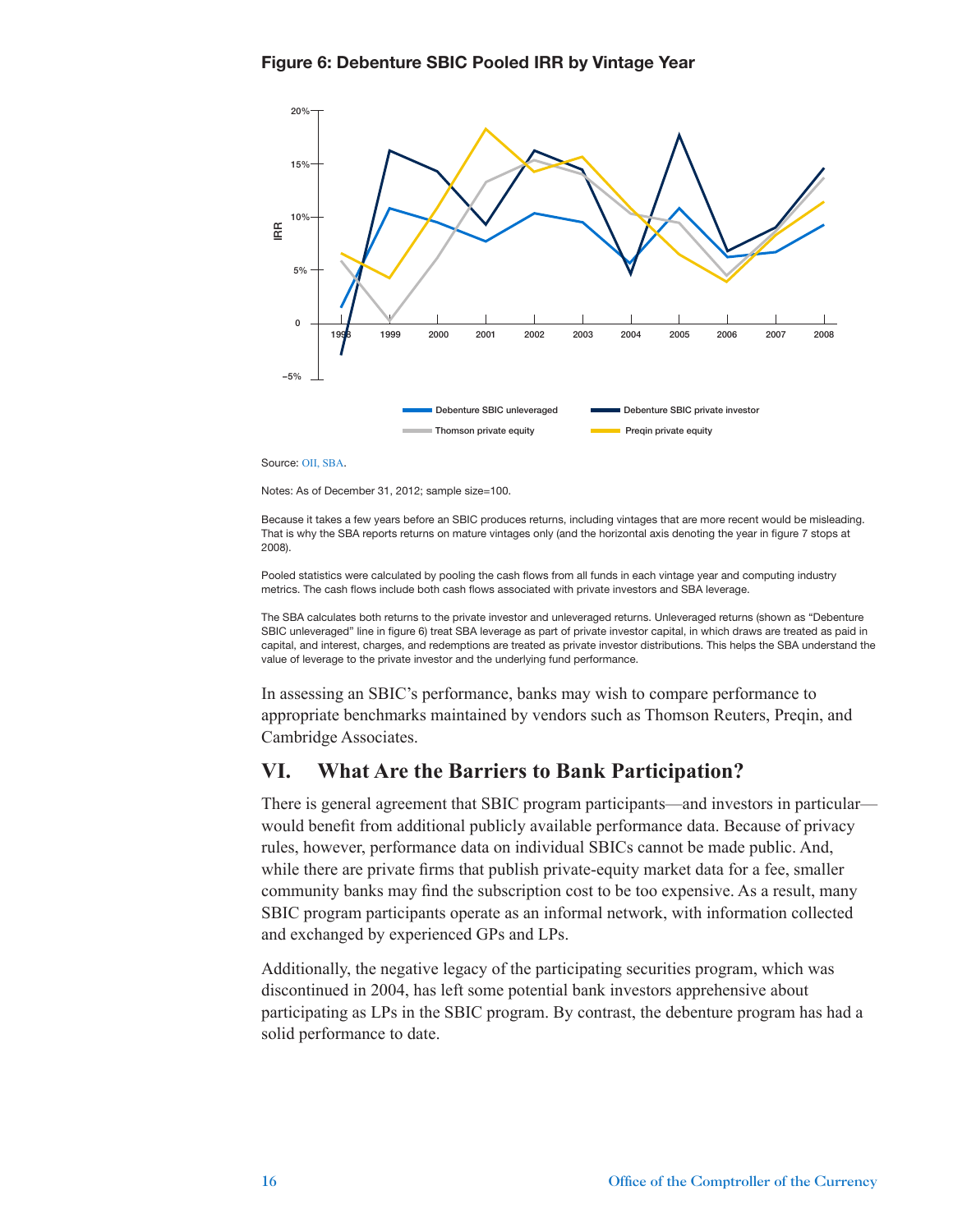## **VII. Conclusion**

The goal of the SBIC program is to encourage the flow of private investment capital into dynamic small businesses that innovate, grow, and create jobs. Many times these small businesses' financing needs are not suitable for traditional bank credit products, but the growth of these companies is vital to the health of the U.S. economy.

The government helps facilitate the flow of private capital into these businesses by guaranteeing a large portion of the total capital employed using SBA-guaranteed leverage. SBICs, with proper oversight and risk management, can present banks with an opportunity to invest in private equity while developing business relationships with companies in the SBICs' investment portfolios. Further, SBICs are competitive alternative investment options that have the potential to generate financial returns for bank LPs while potentially providing CRA consideration for the banks.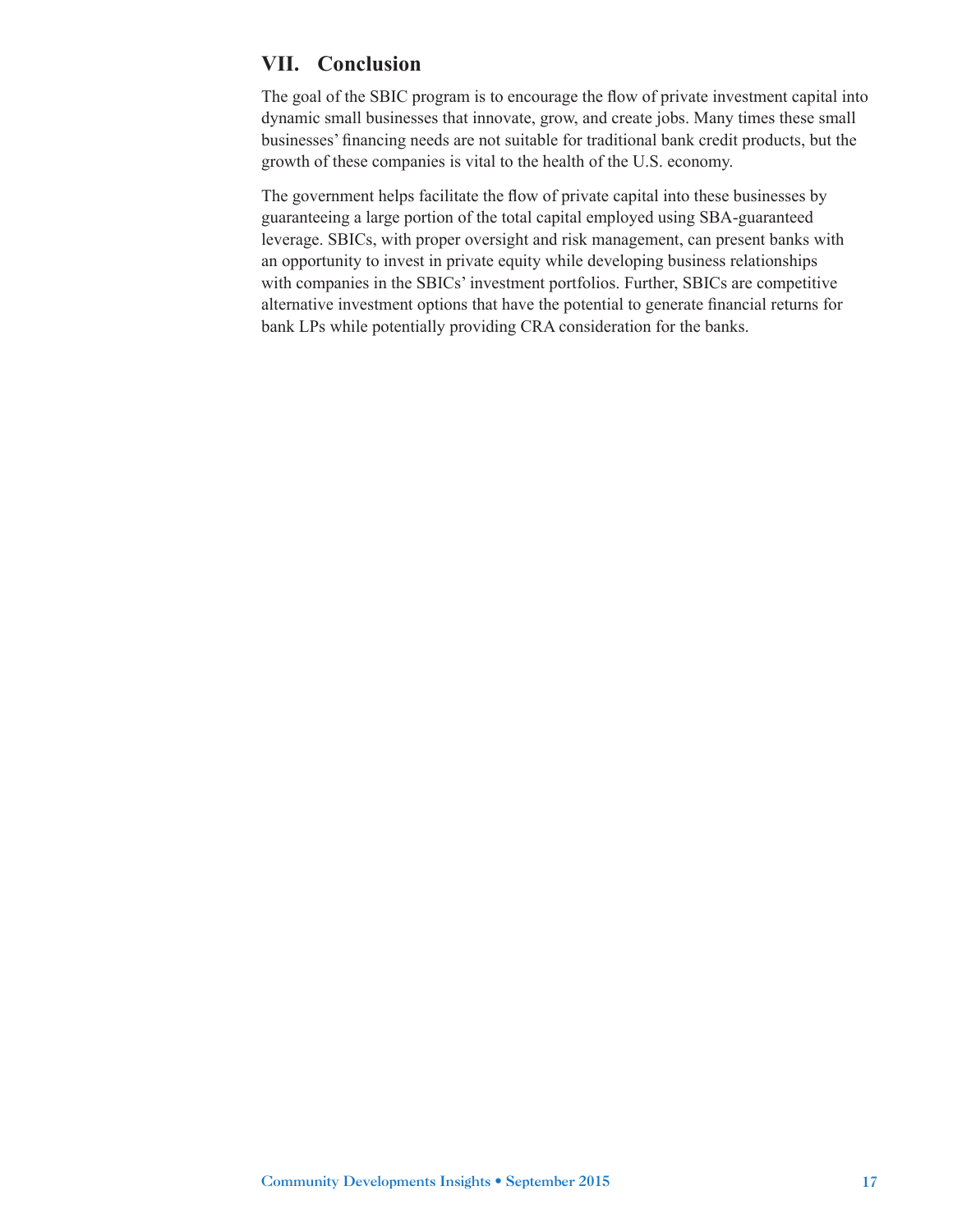# **Appendix A**

#### **How Banks Can Use the READ Form**

SBICs typically submit a READ<sup>48</sup> form to the SBA annually as part of the Annual Financial Report (Form 468), which is designed to give an overall picture of the fund's financial health.49 The form, which also can be submitted quarterly, generally is examined in conjunction with the statement of partners' capital and the schedule of delinquent loans and investments.

The READ gives the bank an indication of the fund's earnings available for distribution and, in turn, expected income from an LP investment.

Table 1 shows a hypothetical example; a simplified statement of financial position with assets and liabilities. In this case, the SBIC fund collected \$5 million in private capital and \$10 million in SBA leverage. In the investment period (typically, years one through three), the fund produced negative net earnings and did not draw all of its debenture leverage. Consequently, the READ was negative, meaning not enough interest or returns would be available to distribute to investors. Later, in the harvest stage (typically, years five through seven), earnings increased and the full SBA leverage was drawn, resulting in distributed gains, as shown in the positive calculated READ figure.

| <b>Statement of financial position</b> | <b>Investment period</b><br>(typically years 1-3) | <b>Harvest period</b><br>(typically years 5-7) |  |  |
|----------------------------------------|---------------------------------------------------|------------------------------------------------|--|--|
| <b>Assets</b>                          |                                                   |                                                |  |  |
| Loans and investments                  | \$3,500,000                                       | \$11,500,000                                   |  |  |
| Current and other assets               | \$4,500,000                                       | \$2,500,000                                    |  |  |
| Unrealized depreciation                | (\$50,000)                                        | (\$500,000)                                    |  |  |
| Total assets                           | \$7,950,000                                       | \$13,500,000                                   |  |  |
| <b>Liabilities</b>                     |                                                   |                                                |  |  |
| Long-term liabilities (debentures)     | \$3,975,000                                       | \$8,000,000                                    |  |  |
| LP capital                             | \$4,000,000                                       | \$4,000,000                                    |  |  |
| Undistributed net realized earnings    | (\$25,000)                                        | \$1,500,000                                    |  |  |
| <b>Total liabilities</b>               | \$7,950,000                                       | \$13,500,000                                   |  |  |
| <b>READ calculations</b>               |                                                   |                                                |  |  |
| Undistributed net realized earnings    | (\$25,000)                                        | \$1,500,000                                    |  |  |
| Less: unrealized depreciation          | \$50,000                                          | \$500,000                                      |  |  |
| <b>READ</b>                            | (\$75,000)                                        | \$1,000,000                                    |  |  |

#### Table 1: Hypothetical Example of an SBIC's READ During Investment and Harvest Periods

Source: OCC

<sup>48</sup> The Code of Federal Regulations defines READ as "the Undistributed Net Realized Earnings less any Unrealized Depreciation on Loans and Investments (as reported on SBA Form 468), and represents the amount that a Licensee may distribute to investors (including SBA) as a profit distribution, or transfer to Private Capital." See [13 CFR 107.50](http://www.gpo.gov/fdsys/granule/CFR-2012-title13-vol1/CFR-2012-title13-vol1-sec107-50/content-detail.html).

<sup>49</sup> SBIC funds typically employ GAAP when producing financial reports to LPs. The SBA, on the other hand, requires reports using regulatory guidelines, which in some cases differ from GAAP standards. This explains why READ uses terms that are not common GAAP terminology.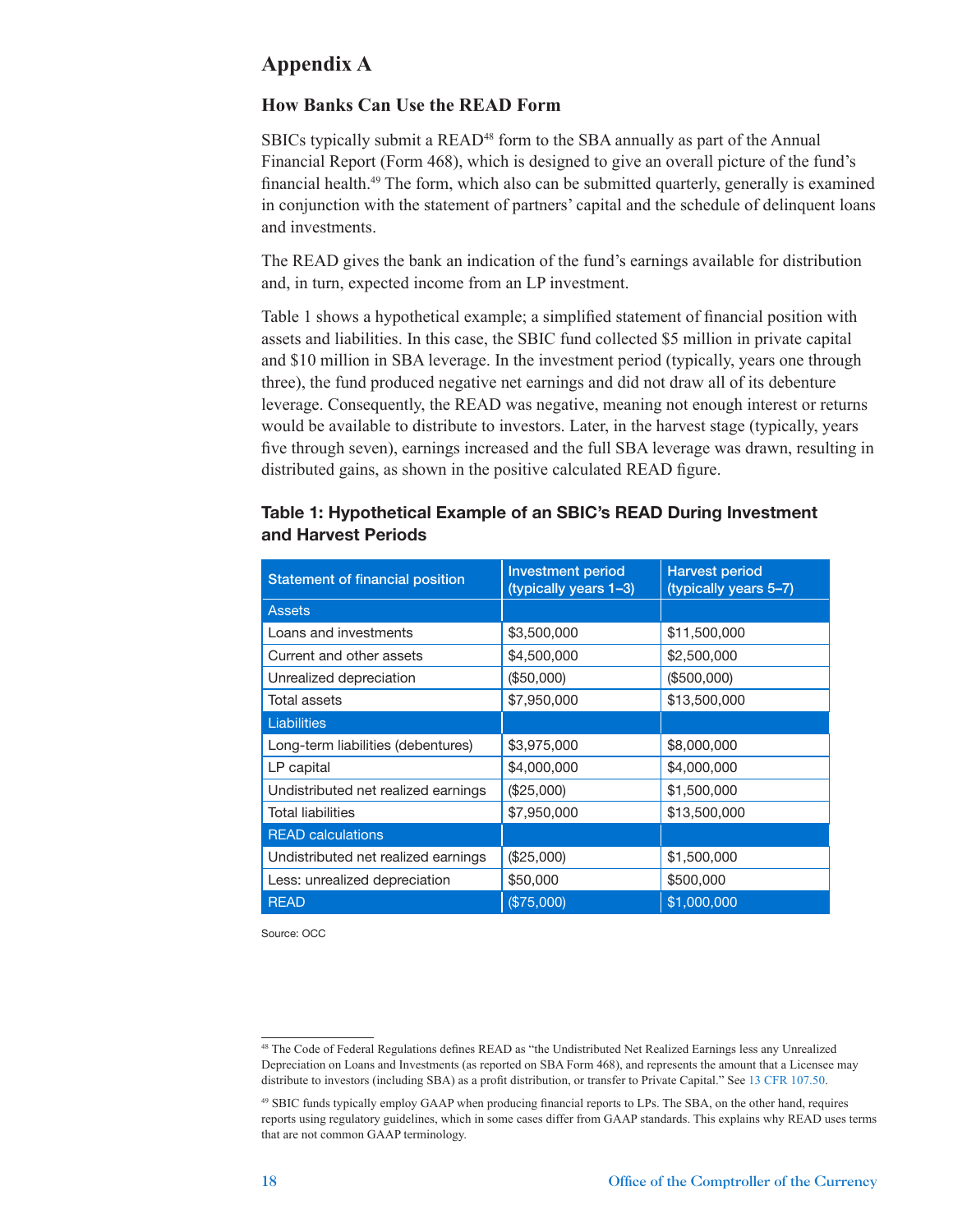## **Appendix B**

#### **How Banks Can Use the CIP Worksheet**

Leveraged SBICs are required to submit a CIP Worksheet to the SBA each quarter, to report potential exposure from capital losses. The worksheet gauges the capital condition of a leveraged SBIC and serves as an early-warning indicator to alert the SBA before the fund's capital losses become too large to recoup the leverage extended.<sup>50</sup>

SBA regulations outline the maximum CIP allowable for a leveraged SBIC depending on its ratio of equity investment to outstanding leverage. Low equity investment and high leverage represent higher capital impairment risk, so the lower the ratio of equity investment to outstanding leverage, the lower the maximum CIP allowed by the SBA.<sup>51</sup>

The maximum permissible CIP ranges between 35 percent (for funds with low equity capital and high leverage ratio) and 70 percent (for funds with high equity capital and low leverage ratio).

If the SBIC fund is not experiencing any losses, the CIP is zero and its calculation is not required. If, on the other hand, the fund is experiencing losses, it is required to calculate and report its CIP to the SBA.

Table 2 shows a hypothetical simplified example illustrating two scenarios in which a leveraged SBIC fund incurs losses. In the first scenario, the CIP falls within an acceptable range, while in the second it does not. In both scenarios, the regulatory capital is \$10 million.

|        |                                     | Scenario 1            | Scenario 2              |
|--------|-------------------------------------|-----------------------|-------------------------|
|        |                                     | <b>Acceptable CIP</b> | <b>Unacceptable CIP</b> |
| Line 1 | Undistributed net realized earnings | $-$ \$25,000          | $-$ \$2,500,000         |
| Line 2 | Includable non-cash gains           | \$0                   | \$0                     |
| Line 3 | Unrealized gains on securities held | $-$100,000$           | $-$ \$2,000,000         |
| Line 4 | Total (lines $1+2+3$ )              | $-$ \$125,000         | $-$ \$4,500,000         |
| Line 5 | Regulatory capital                  | \$10,000,000          | \$10,000,000            |
| Line 6 | CIP (line $4\div$ line 5)           | 1.25%                 | 45%                     |
| Line 7 | SBA maximum permissible CIP         | 35%                   | 35%                     |

#### Table 2: Hypothetical CIP Example for Two Scenarios

Source: OCC

<sup>50</sup> The CIP can be shown as the ratio of (undistributed net realized earnings + includable non-cash gains + adjusted unrealized gains on securities held) ÷ regulatory capital.

<sup>51</sup> Because of the importance of the equity position to the impairment calculations, the CIP Worksheet is typically more relevant to funds using participating securities, not the debenture program.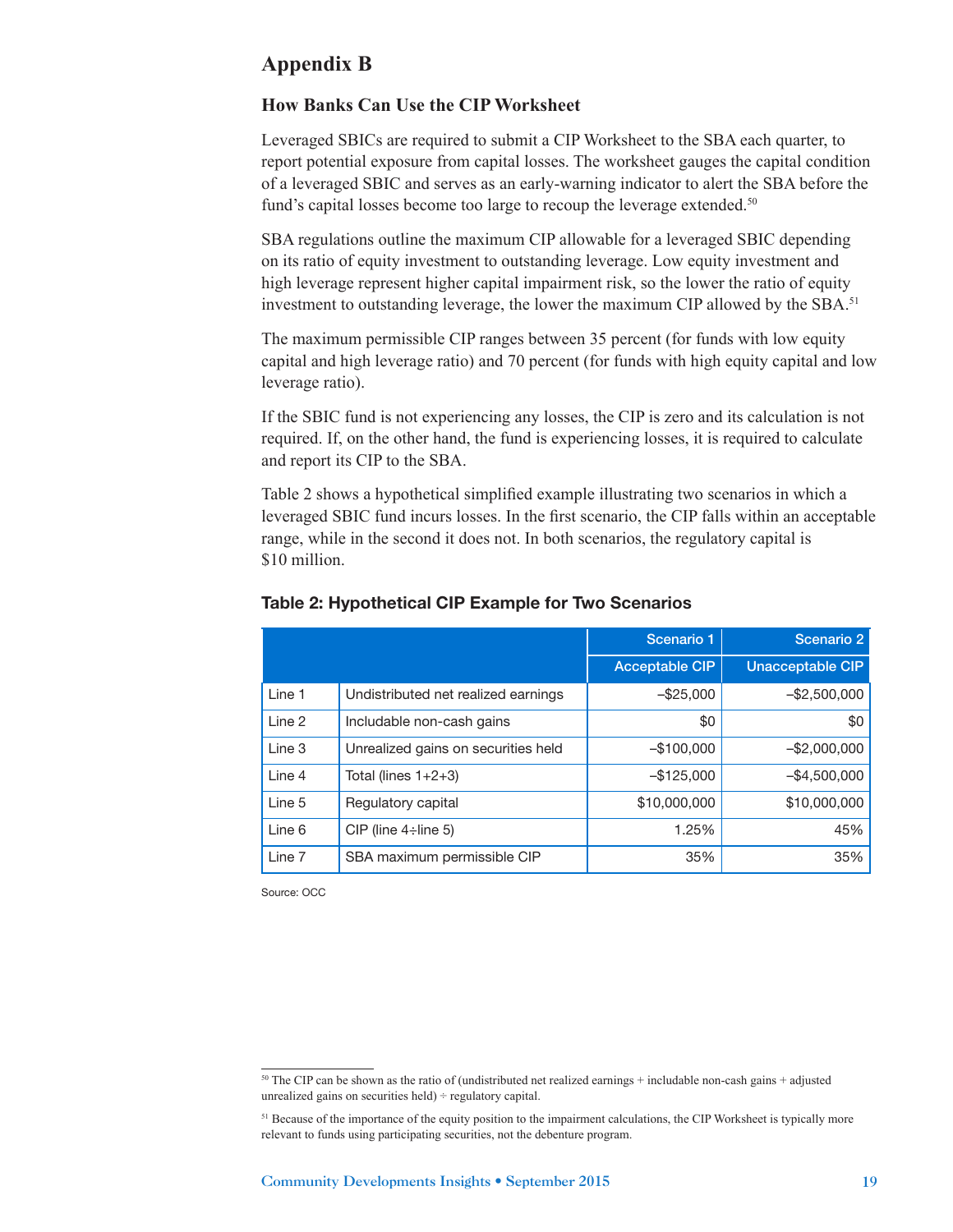# **Appendix C**

#### **IRR**

The IRR of an investment is the discount rate that makes the net present value of costs (negative cash flows) of the investment equal to the net present value of the benefits (positive cash flows) of the investment. The higher a project's IRR, the more desirable it is to undertake the investment.

In the SBIC context, capital calls on the LPs are treated as negative cash flow, while distributions to the LPs and the residual value at the end of the investment period are treated as positive cash flows. Most commonly used spreadsheet programs can calculate the IRR from the cash inflows and outflows. Some banks that hold LP interests in an SBIC request these spreadsheet calculations from the GPs in order to validate the reported IRRs on previous funds, and to determine, in the case of future funds, if IRR projections are realistic.

The major variable with IRR calculations in the context of SBIC investments lies in the estimation of the net asset value (residual) at the time of exit from the investment. Depending on the valuation method and the actual performance, the final IRR can vary.

Table 3 shows how, keeping the paid-in capital and distribution flow the same, the IRR changes as the net asset value changes. In the first hypothetical scenario, the estimate of the net asset value is \$55 million and the resulting IRR is 10.1 percent. In the second, the estimate of the net asset value is reduced to \$45 million and the resulting IRR is 7.5 percent. In both examples, all cash flows are net of expenses, fees, SBA leverage, carried interest, and other liabilities.

|       |                                      |                                             |                                     | Scenario 1<br><b>Net IRR: 10.1%</b> | <b>Scenario 2</b><br><b>Net IRR: 7.5%</b> |                                    |  |
|-------|--------------------------------------|---------------------------------------------|-------------------------------------|-------------------------------------|-------------------------------------------|------------------------------------|--|
| Year  | LP capital<br>calls (in<br>millions) | <b>LP</b><br>distributions<br>(in millions) | Net asset<br>value (in<br>millions) | Net cash<br>flows (in<br>millions)  | Net asset<br>value (in<br>millions)       | Net cash<br>flows (in<br>millions) |  |
| 2002  | $-$ \$7.0                            |                                             |                                     | $-$7.0$                             |                                           | $-$7.0$                            |  |
| 2003  | $-$ \$8.0                            | \$0.3                                       |                                     | $-$ \$7.7                           |                                           | $-$ \$7.7                          |  |
| 2004  | $-$ \$8.0                            | \$0.5                                       |                                     | $-$ \$7.5                           |                                           | $-$ \$7.5                          |  |
| 2005  | $-$ \$9.0                            | \$1.0                                       |                                     | $-$ \$8.0                           |                                           | $-$ \$8.0                          |  |
| 2006  | $-$ \$3.0                            | \$2.0                                       |                                     | $-$1.0$                             |                                           | $-$1.0$                            |  |
| 2007  | $-$ \$5.0                            | \$2.0                                       |                                     | $-$ \$3.0                           |                                           | $-$ \$3.0                          |  |
| 2008  |                                      | \$3.0                                       |                                     | \$3.0                               |                                           | \$3.0                              |  |
| 2009  |                                      | \$3.0                                       |                                     | \$3.0                               |                                           | \$3.0                              |  |
| 2010  |                                      | \$5.0                                       |                                     | \$5.0                               |                                           | \$5.0                              |  |
| 2011  |                                      |                                             | \$55                                | \$55.0                              | \$45                                      | \$45.0                             |  |
| Total | $-$ \$40.0                           | \$16.8                                      |                                     | \$31.8                              |                                           | \$21.8                             |  |

### Table 3: Hypothetical Example Illustrating IRR Calculations in Two **Scenarios**

Source: OCC

Note: The first year (vintage) is 2002. The terminal year is 2011.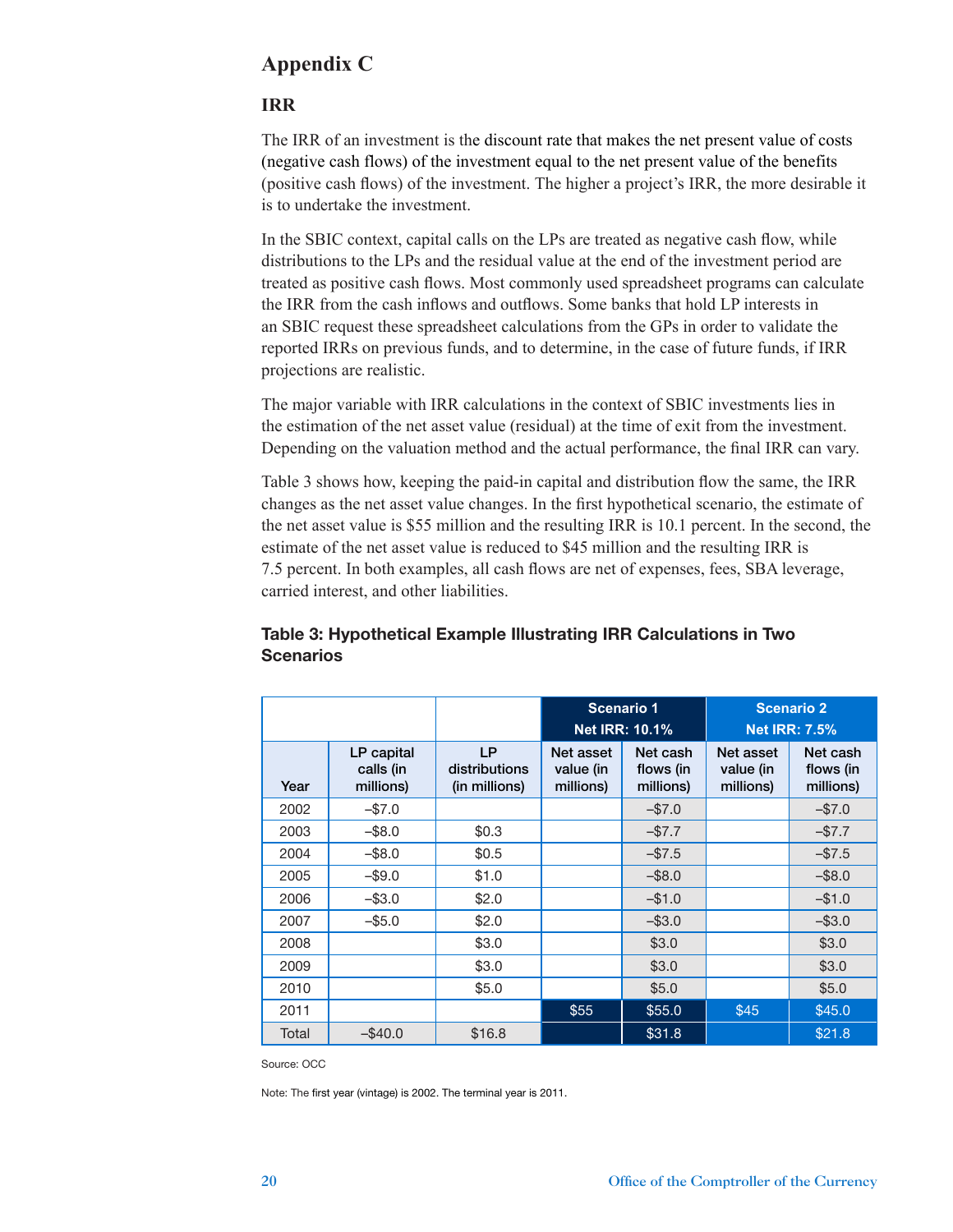# **Appendix D**

### **Debenture SBIC Performance**

Table 4 shows the capitalization, distributions, and residual values for debenture SBICs licensed since 1998 by vintage year that issued Debenture SBIC leverage before December 31, 2012.

## Table 4: Capitalization and Fund Value for Leveraged Debenture SBICs Licensed Since 1998 (in Millions)

|                        | Number of<br><b>SBICs</b><br>by status* |              |                |                         | Capitalization                         |                                      |                           |                                                     | <b>SBA</b>                                           | <b>LP distributions and</b><br>residual value           |                                        |                                     |                                  |
|------------------------|-----------------------------------------|--------------|----------------|-------------------------|----------------------------------------|--------------------------------------|---------------------------|-----------------------------------------------------|------------------------------------------------------|---------------------------------------------------------|----------------------------------------|-------------------------------------|----------------------------------|
| <b>Vintage</b><br>year | Total                                   | Liquidations | Surrender      | <b>Active</b>           | <b>Private</b><br>committed<br>capital | <b>Private</b><br>paid-in<br>capital | Leverage<br><b>issued</b> | <b>Total capital</b><br>paid-in or<br><b>issued</b> | <b>\$ Weighted</b><br>interest<br>& annual<br>charge | Leverage<br>redemptions,<br>interest &<br>leverage fees | <b>Private</b><br>net<br>distributions | <b>Private</b><br>residual<br>value | <b>Private</b><br>total<br>value |
| 1998                   | 10                                      | 6            | 3              | $\overline{\mathbf{c}}$ | \$200.0                                | \$184.1                              | \$257.4                   | \$441.5                                             | 7.43%                                                | \$301.2                                                 | \$118.1                                | \$40.1                              | \$158.2                          |
| 1999                   | 10                                      | 1            | $\overline{7}$ | 3                       | \$301.5                                | \$191.7                              | \$393.9                   | \$585.6                                             | 5.95%                                                | \$518.9                                                 | \$321.7                                | \$123.2                             | \$444.8                          |
| 2000                   | 14                                      | 4            | 10             | 3                       | \$350.6                                | \$208.5                              | \$298.1                   | \$506.6                                             | 6.25%                                                | \$365.0                                                 | \$307.3                                | \$93.9                              | \$401.2                          |
| 2001                   | 9                                       | 3            | 3              | 4                       | \$216.4                                | \$127.4                              | \$226.8                   | \$354.2                                             | 5.73%                                                | \$278.5                                                 | \$136.6                                | \$70.2                              | \$206.8                          |
| 2002                   | 8                                       | $\bf{0}$     | $\overline{2}$ | 6                       | \$174.9                                | \$133.2                              | \$285.5                   | \$418.6                                             | 5.08%                                                | \$212.7                                                 | \$177.0                                | \$115.9                             | \$292.9                          |
| 2003                   | 9                                       | $\bf{0}$     | $\bf{0}$       | 9                       | \$422.9                                | \$368.8                              | \$673.5                   | \$1,042.3                                           | 5.46%                                                | \$543.7                                                 | \$423.1                                | \$275.9                             | \$699.1                          |
| 2004                   | 4                                       | 0            | 0              | 4                       | \$128.4                                | \$103.4                              | \$195.1                   | \$298.5                                             | 5.96%                                                | \$154.6                                                 | \$52.1                                 | \$76.5                              | \$128.6                          |
| 2005                   | 9                                       | $\bf{0}$     | 1              | 8                       | \$365.6                                | \$278.9                              | \$486.1                   | \$765.0                                             | 5.84%                                                | \$391.4                                                 | \$260.5                                | \$330.1                             | \$590.6                          |
| 2006                   | 12                                      | $\bf{0}$     | $\bf{0}$       | 12                      | \$585.7                                | \$482.1                              | \$927.8                   | \$1,409.9                                           | 5.37%                                                | \$488.0                                                 | \$159.7                                | \$458.0                             | \$617.7                          |
| 2007                   | 8                                       | $\mathbf{1}$ | $\bf{0}$       | 8                       | \$518.6                                | \$405.6                              | \$692.4                   | \$1,098.0                                           | 4.52%                                                | \$138.9                                                 | \$134.3                                | \$368.1                             | \$502.4                          |
| 2008                   | $\overline{7}$                          | $\bf{0}$     | $\bf{0}$       | $\overline{7}$          | \$256.5                                | \$206.1                              | \$371.4                   | \$577.5                                             | 4.14%                                                | \$48.6                                                  | \$61.8                                 | \$224.8                             | \$286.6                          |
| 2009                   | 9                                       | $\bf{0}$     | $\bf{0}$       | 9                       | \$534.3                                | \$333.1                              | \$587.3                   | \$920.4                                             | 3.65%                                                | \$52.2                                                  | \$44.6                                 | \$305.7                             | \$350.3                          |
| 2010                   | 20                                      | $\bf{0}$     | $\bf{0}$       | 20                      | \$1,153.0                              | \$697.6                              | \$1,207.6                 | \$1,905.2                                           | 3.51%                                                | \$84.7                                                  | \$135.5                                | \$685.0                             | \$820.6                          |
| 2011                   | 18                                      | $\bf{0}$     | $\bf{0}$       | 18                      | \$1,202.7                              | \$551.4                              | \$782.9                   | \$1,334.3                                           | 3.31%                                                | \$35.4                                                  | \$58.3                                 | \$498.7                             | \$557.0                          |
| 2012                   | 18                                      | $\bf{0}$     | $\bf{0}$       | 18                      | \$813.1                                | \$291.2                              | \$259.5                   | \$550.7                                             | 3.45%                                                | \$13.3                                                  | \$9.1                                  | \$258.1                             | \$267.2                          |
| 1998-<br>2008          | 100                                     | 15           | 26             | 66                      | \$3,521.1                              | \$2,689.7                            | \$4,808.1                 | \$7,497.7                                           | 5.45%                                                | \$3,441.6                                               | \$2,152.2                              | \$2,176.6                           | \$4,328.8                        |
| $2009 -$<br>2012       | 65                                      | $\bf{0}$     | $\bf{0}$       | 65                      | \$3,703.1                              | \$1,873.3                            | \$2,837.3                 | \$4,710.6                                           | 3.47%                                                | \$185.6                                                 | \$247.5                                | \$1,747.6                           | \$1,995.1                        |
| 1998-<br>2012          | 165                                     | 15           | 26             | 131                     | \$7,224.2                              | \$4,563.0                            | \$7,645.3                 | \$12,208.3                                          | 5.45%                                                | \$3,627.2                                               | \$2,399.7                              | \$3,924.2                           | \$6,323.9                        |

Source: [OII, SBA, and appendix B, SBIC Annual Report FY 2013.](https://www.sba.gov/sites/default/files/files/Final_SBIC_Annual_Report_FY_2013_signed_06092014.pdf)

\* Status as of September 30, 2013.

# **Definitions and Methodology**

- Vintage is the year the SBIC obtains the SBIC license.
- SBA estimated SBIC performance metrics using data reported by SBICs on Form 468 (SBIC Annual Financial Report) and the Office of SBIC Liquidations Ultimate Loss Reports. These metrics exclude SBICs that did not issue debenture leverage before December 31, 2011, or issued preferred stock or participating securities at some time. SBICs licensed before 1998 are not included because of data limitations.
- SBIC surrenders: Once a fund repays SBA its guaranteed leverage and surrenders its license, SBA is no longer able to report performance. SBA reports the last observed metrics for Surrendered SBICs. In some cases, the Form 468 data may not contain a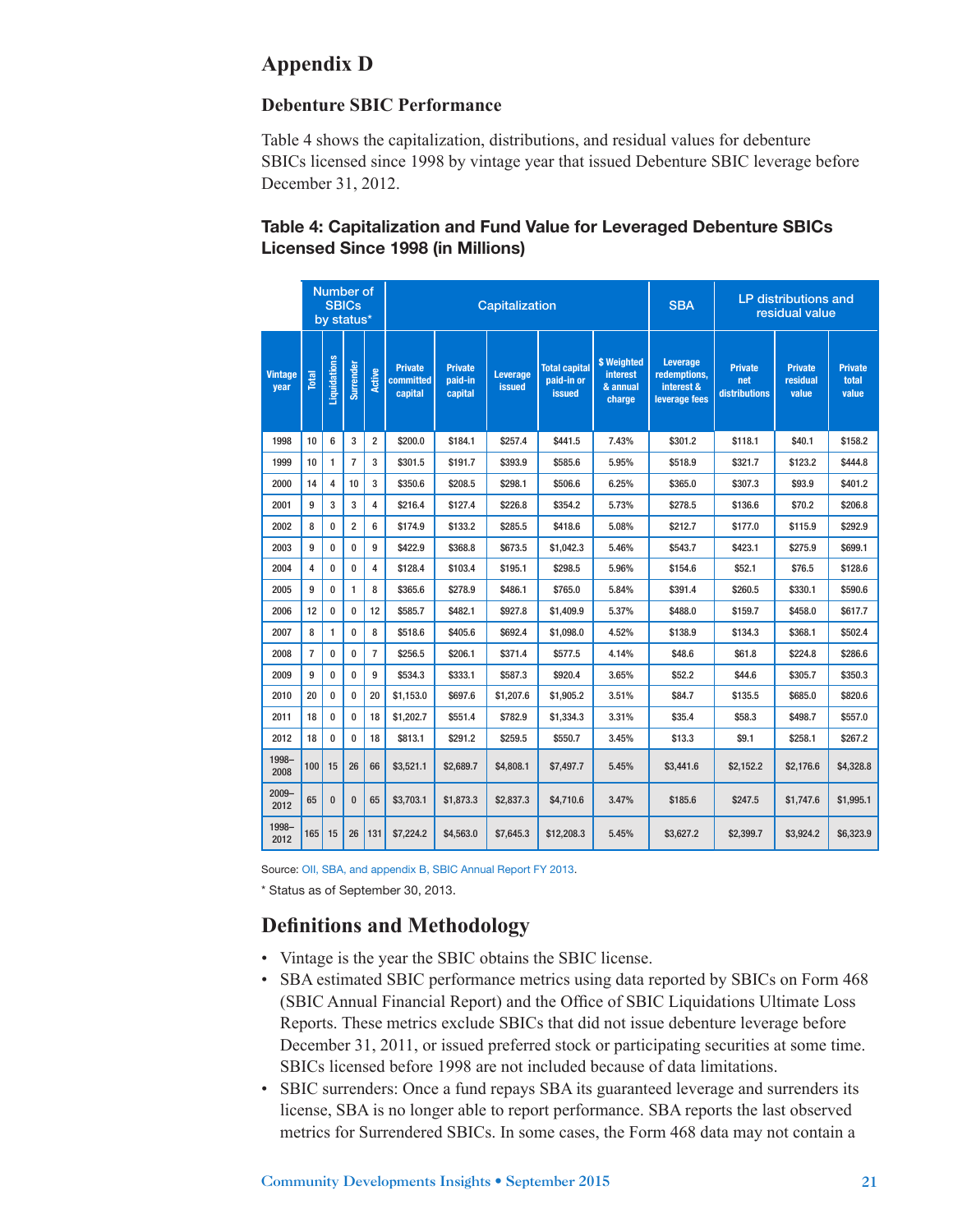cash flow showing the SBIC repaid its leverage. In these cases, SBA assumes that all surrendered SBICs repay leverage in the year it surrendered. In addition, since SBICs may have made distributions to private investors post surrender, distributions to paidin capital metrics may be understated and other performance metrics may differ from actual performance.

• Distributions to paid-in capital: Total private distributions minus estimated 20 percent carried interest on any profits divided by private paid-in capital.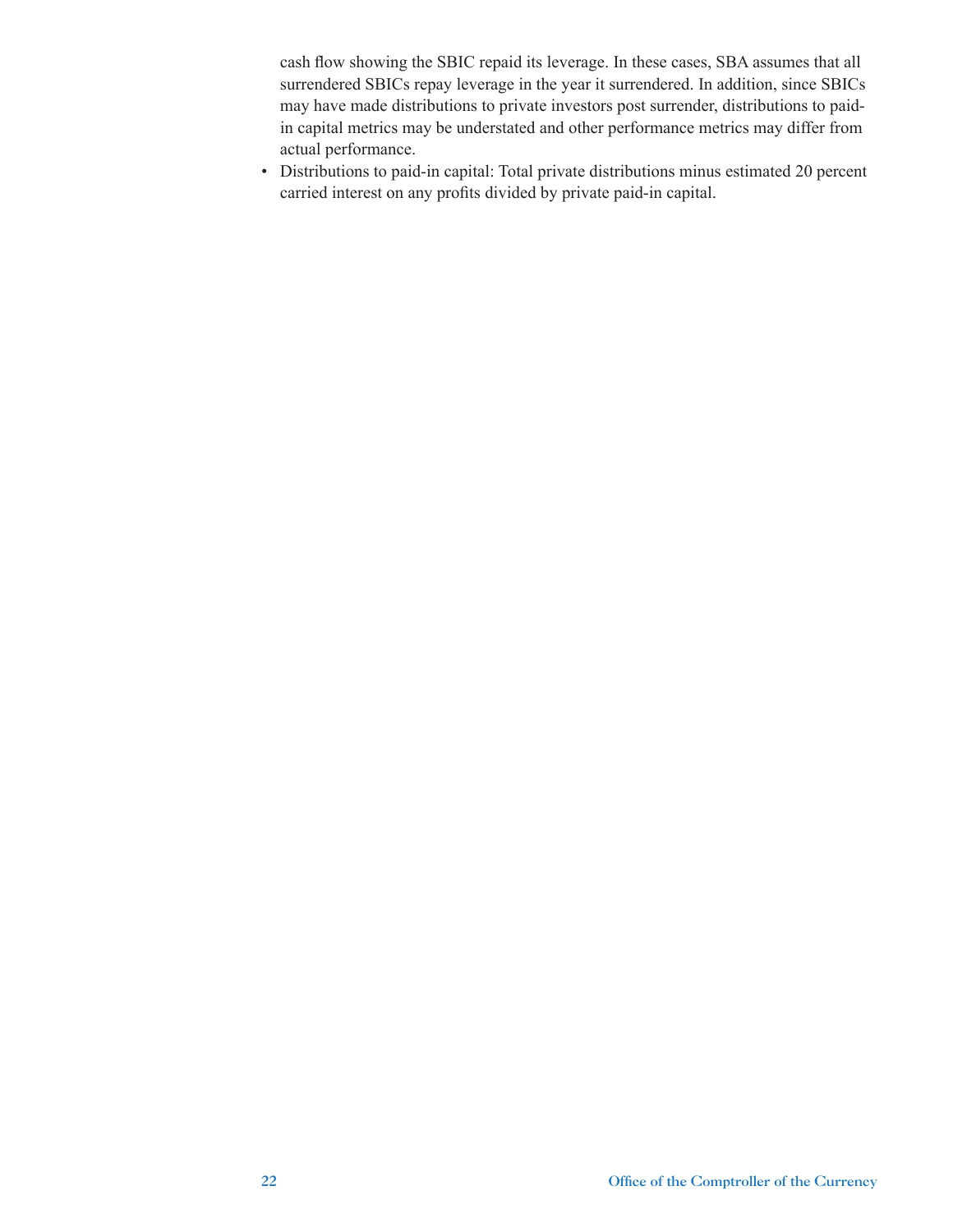## **Appendix E**

#### **Resource Directory**

#### **Federal Government Resources**

13 CFR 107 Small Business Investment Companies

[www.gpo.gov/fdsys/pkg/CFR-2009-title13-vol1/pdf/CFR-2009-title13-vol1-part107.pdf](http://www.gpo.gov/fdsys/pkg/CFR-2009-title13-vol1/pdf/CFR-2009-title13-vol1-part107.pdf)

Community Reinvestment Act; Interagency Questions and Answers Regarding Community Reinvestment; Notice, 75 Fed. Reg. 47 (March 11, 2010).

#### [www.ffiec.gov/cra/pdf/2010-4903.pdf](http://www.ffiec.gov/cra/pdf/2010-4903.pdf)

Community Reinvestment Act; Interagency Questions and Answers Regarding Community Reinvestment; Notice, 78 Fed. Reg. 224 (November 20, 2013).

[www.gpo.gov/fdsys/pkg/FR-2013-11-20/pdf/2013-27738.pdf](http://www.gpo.gov/fdsys/pkg/FR-2013-11-20/pdf/2013-27738.pdf)

Dilger, Robert Jay, "SBA Small Business Investment Company Program," Congressional Research Service, 7-5700, R41456 (July 18, 2013).

#### [www.fas.org/sgp/crs/misc/R41456.pdf](http://www.fas.org/sgp/crs/misc/R41456.pdf)

"Interagency Questions and Answers Regarding Community Reinvestment," Outlook Live Webinar Presentation Material.

[https://consumercomplianceoutlook.org/outlook-live/2014/interagency-questions](https://consumercomplianceoutlook.org/outlook-live/2014/interagency-questions-answers-regarding-community-reinvestment/)[answers-regarding-community-reinvestment/](https://consumercomplianceoutlook.org/outlook-live/2014/interagency-questions-answers-regarding-community-reinvestment/)

#### **Office of the Comptroller of the Currency**

Public Welfare Investments Web Resource Directory

[www.occ.gov/topics/community-affairs/resource-directories/public-welfare-investments/](http://www.occ.gov/topics/community-affairs/resource-directories/public-welfare-investments/index-public-welfare-investments.html) [index-public-welfare-investments.html](http://www.occ.gov/topics/community-affairs/resource-directories/public-welfare-investments/index-public-welfare-investments.html)

Small Business Resource Directory

[www.occ.gov/topics/community-affairs/resource-directories/small-business/index-small](http://www.occ.gov/topics/community-affairs/resource-directories/small-business/index-small-business.html)[business.html](http://www.occ.gov/topics/community-affairs/resource-directories/small-business/index-small-business.html)

Third-Party Relationships Risk Management Guidance (October 30, 2013)

<http://el.occ/news-issuances/bulletins/2013/bulletin-2013-29.html>

Volcker Rule Final Regulation (March 25, 2014)

<http://el.occ/news-issuances/bulletins/2014/bulletin-2014-9.html>

Small Business Administration SBIC Program

[www.sba.gov/category/lender-navigation/sba-loan-programs/sbic-program-0](https://www.sba.gov/category/lender-navigation/sba-loan-programs/sbic-program-0)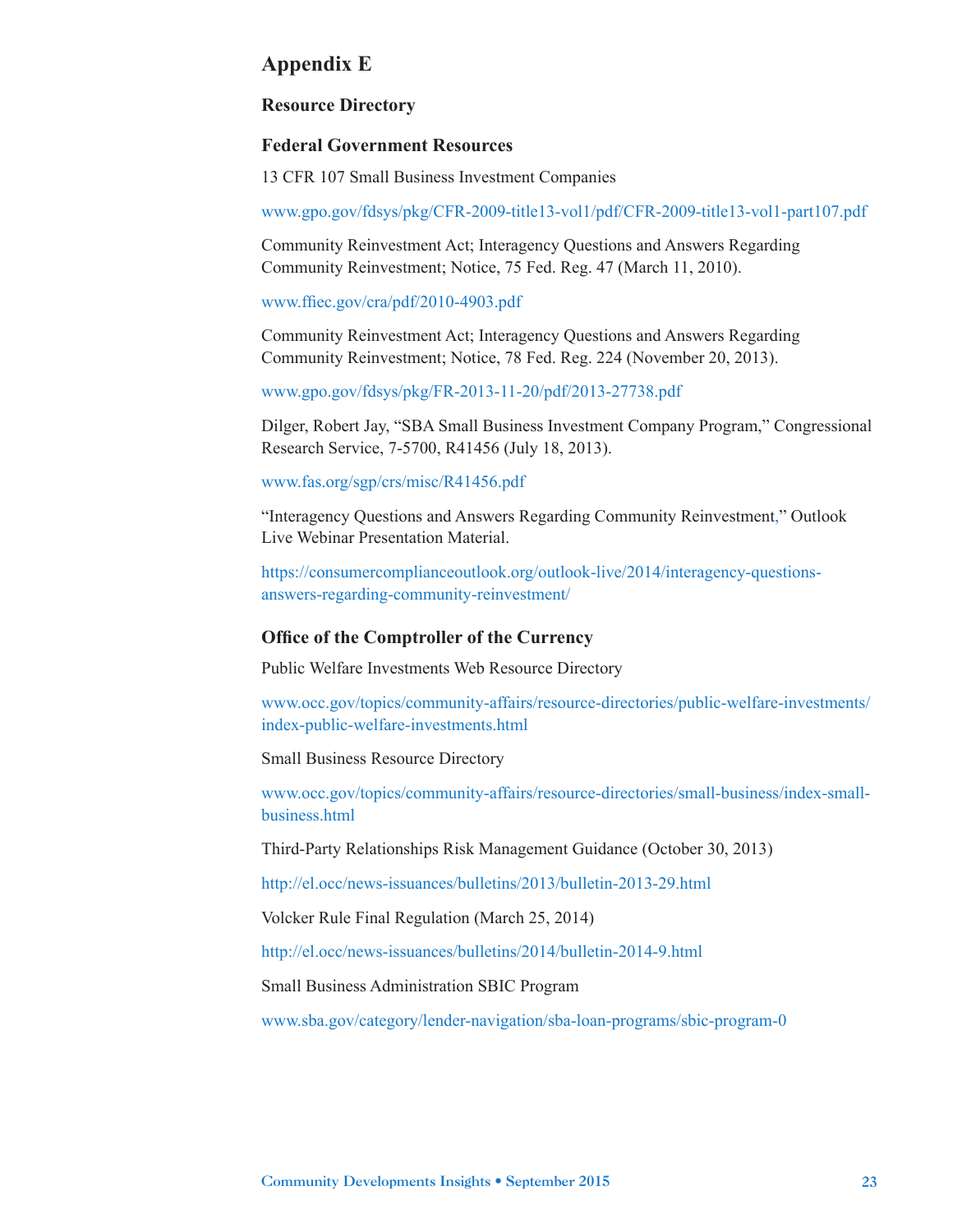#### **Industry and Private Firms Resources**

Institutional Limited Partners Association Private Equity Glossary

<http://ilpa.org/topics/glossary/>

"A Summary Guide to Small Business Investment Companies," Semmes, Bowen & Semmes, Attorneys at Law.

[www.sbiclicense.com/pdf/SBIC\\_SummaryGuide.PDF](http://www.sbiclicense.com/pdf/SBIC_SummaryGuide.PDF)

Small Business Investor Alliance

[www.sbia.org/](http://www.sbia.org/)

Staebler, Michael B., "Description of the Small Business Investment Company Debenture Program," Pepper Hamilton LLP (January 20, 2015).

[www.pepperlaw.com/publications/description-of-the-small-business-investment](http://www.pepperlaw.com/publications/description-of-the-small-business-investment-company-debenture-program-2015-05-15/)[company-debenture-program-2015-05-15/](http://www.pepperlaw.com/publications/description-of-the-small-business-investment-company-debenture-program-2015-05-15/)